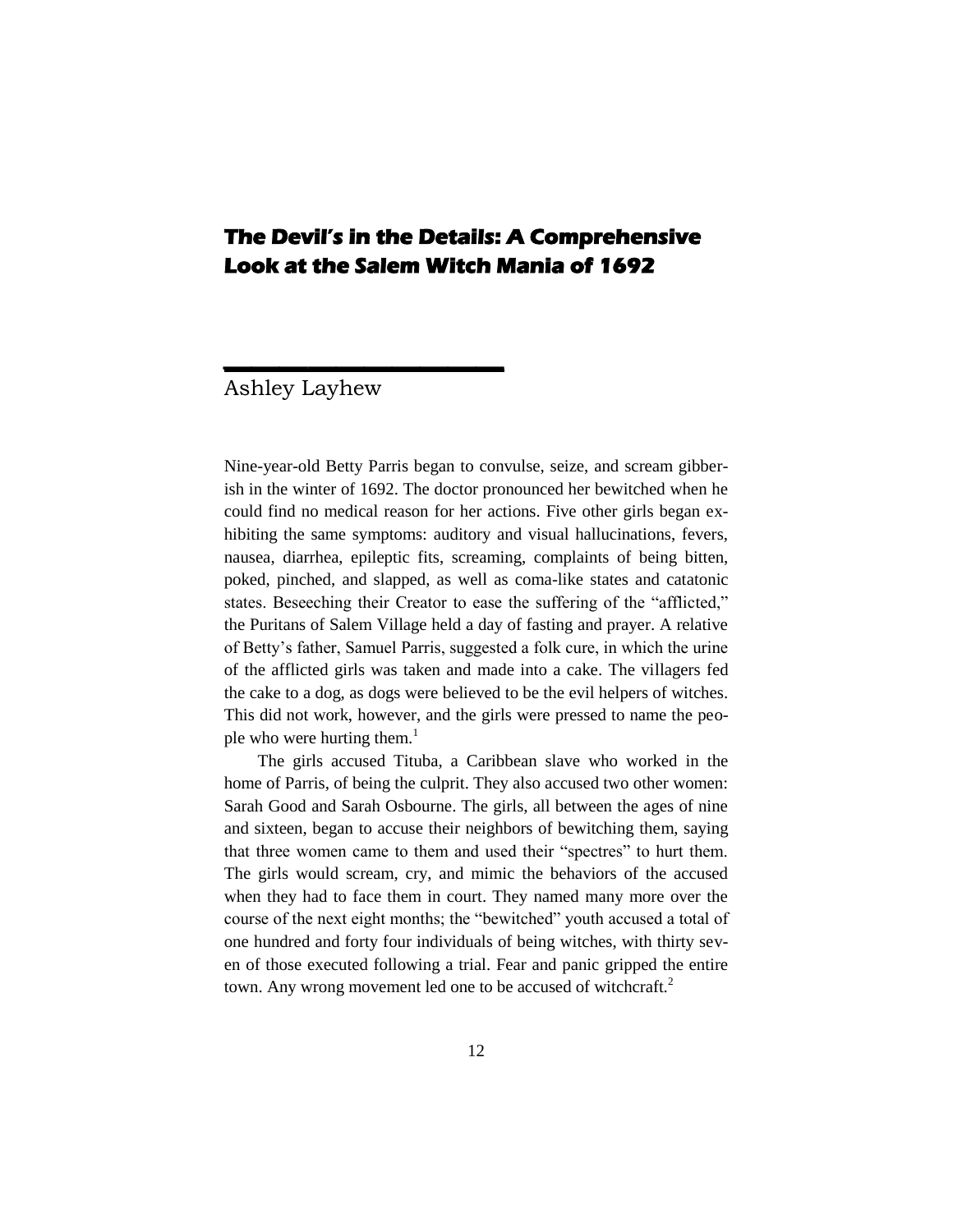Although closely associated with Salem, the small village was not the only one affected. The hysteria spread all over the New England area hitting the nearby town of Andover, which is twenty miles away from Salem Village. More than forty Andover residents were accused of witchcraft, with a large majority being held in prison until the governor released them in 1693 (although the convictions remained). The villagers called in Cotton Mather and Reverend John Hale, both notable experts on witchcraft. The line of interrogation by the judges was on the automatic guilt of the accused, regardless of how much they begged for their lives. The magistrates introduced "spectral evidence"- when the accusers said they saw the "spectre," or apparition, of the accused coming to hurt them, a guilty verdict was automatically found. The mania, which had begun in the winter of 1692, ended as quickly as it had started. The court was dissolved, and no more trials were held. Many still languished in jail, however, until they were all pardoned by the governor in the spring of  $1693.3$ 

To properly understand what happened over those several months, it is necessary to understand the Puritan religion and the viewpoint of those involved. The Puritans were a group of English Protestants that originally had formed in 1558 during the reign of Queen Elizabeth I. From their inception, the Puritans were known as non-conformists and extremists. They felt that the Protestant Reformation had not properly addressed the issues at hand, namely eradicating the elements of Catholicism from the Anglican Church. The Puritans wanted the Reformation to continue and make more sweeping changes. They were blocked from making the governmental changes they wanted, and instead looked to other countries to form the life they desired. Starting in the Netherlands, the Puritans eventually moved into Ireland, Wales, and to America.<sup>4</sup> Puritanism does not have a unique theology; instead, the term is applied to extremist Protestants.<sup>5</sup> The basis for their belief system was Calvinism, a Protestant religion founded in 1534. Calvinism is based on the precepts of man's absolute depravity and predestination. In this viewpoint, man will always sin and be in need of God's forgiveness; He will only give it to some, however, and not others. The Calvinist God chooses who will receive His mercy.<sup>6</sup> This view stresses the need for man to overcome a sinful and selfish nature.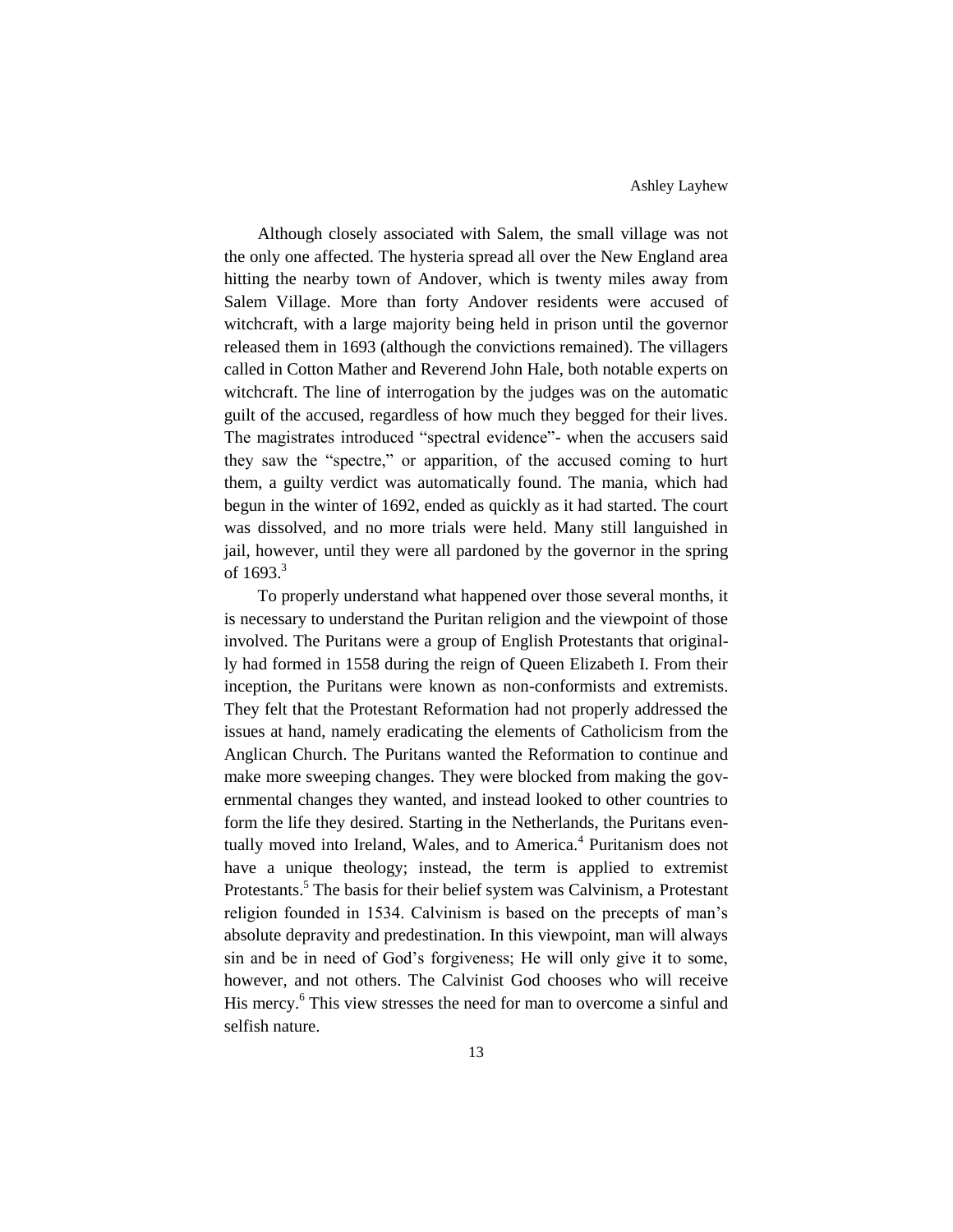Puritanism was a form of belief that argues in every way with the lavish rituals of the Catholic Church. Puritans did not celebrate holidays, had no images or candles in their churches, and believed heavily in demonic forces. American Puritans publicly punished sexuality outside of marriage, as well as public drunkenness. Society was strictly patriarchal, and each family was considered a small church. This societal structure reinforced the practice of accountability for each member's deeds and actions, both individually and for the group as a whole. The Puritans acted as a community in every sense of the word- one person's sin was the group's sin.

The Puritans have earned a reputation in history as strict, unrelenting, and extremely pious. Christmas, widely considered to be one of the most important Christian holidays, was illegal until 1680 in Puritan America.<sup>7</sup> Their forms of punishment ranged from humiliating (such as the wearing of the letter 'A' for an adulterer) to harsh treatment.<sup>8</sup> There was, however, an even stricter view of the world as full of demons. Witchcraft accusations and trials were not at all uncommon, and were dealt with on a case by case basis. There was precedence for both guilty and innocent verdicts. The events at Salem in 1692, therefore, began commonly enough. However, the difference lay in the small village's approach to the situation.<sup>9</sup>

Witch hunts and trials were not new to history; the first recorded trials concerning witchcraft were held in Europe during the fourteenth century. British migrants brought deeply seated fears and superstitions with them to the American colonies. Not surprisingly, soon after settlement, they established laws against witchcraft. The colonists who settled in New England in the mid-1600s would have known the Witchcraft Acts of 1542, 1562, 1563, and 1604. The Witchcraft Act of 1735 is still in effect, and is still considered a prosecutable offense, although it is very laxly enforced. Witchcraft was an accepted and expected part of life, and many devout Christians believed very strongly in the evil powers of a person who had aligned themselves with the Devil. Preeminent literary scholar and early folklorist George Kittredge argued in 1907 that belief in witchcraft was a "common heritage of humanity."<sup>10</sup>

Few events in American history confound and continue to perplex scholars like the Salem witch trials of 1692 and 1693. Historians contin-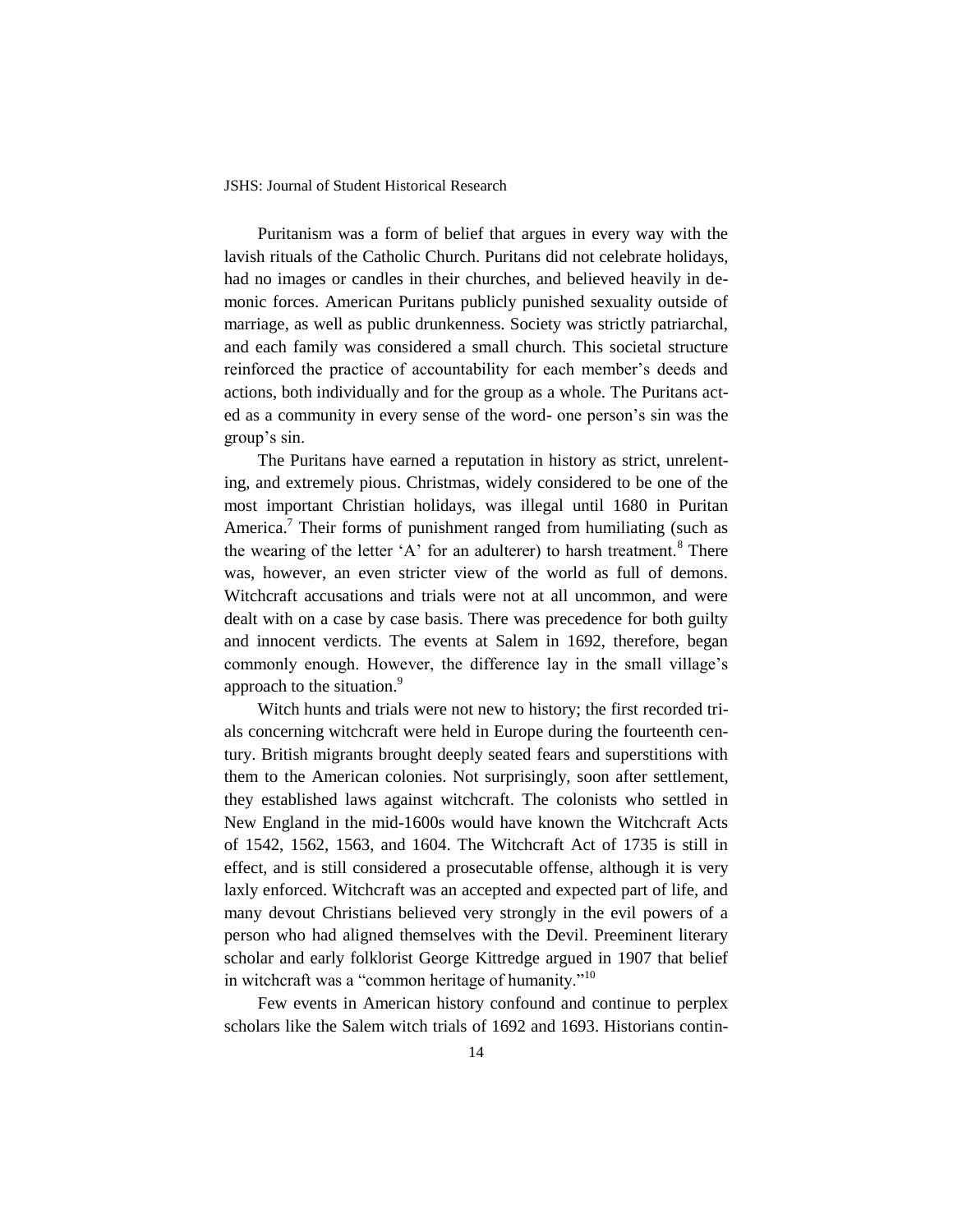ue to discuss the events, but there still is no scholarly agreement as to the true cause of the mania that erupted in Salem.<sup>11</sup> One of the leading historians on the subject, Marion Starkey, has argued for a social cause.<sup>12</sup> She is not alone in this; many historians have supported a social reasoning, whether it is the panic from neighboring Indian tribes, social fractioning in the town, or the presence of too many older, single women.<sup>13</sup> Others, such as Anne Zeller and Linda Caporeal, have argued a medical cause (encephalitis and ergot poisoning, respectively). Historian Edward Bever has questioned psychological reasons and studied the connection between belief in the supernatural and somatic disorders.<sup>14</sup>

If a belief in witchcraft and prosecution against those believed to be witches seem to have been present almost as long as humans themselves, one has to wonder why many consider Salem to be distinctive. Why do the Salem Witch Trials stand out in American history? The events at Salem exploded in a way and to a degree that arguably had not been seen before in America or Europe. The fervor that carried the first accusation swept the town, causing the trials to last seven months, imprisoning one hundred and forty four people, and claimed the lives of thirty seven.<sup>15</sup> Popular legend has carried Salem into an eternal collective memory. Gretchen Adams and Robin DeRosa have both published books on the subject of Salem in American memory. This is touched on by Paul Boyer and Stephen Nissembaum in the prologue of *Salem Possessed*: "...it became increasingly clear to us that except for a brief moment, the inhabitants of Salem Village were 'ordinary' people, too, living out their lives in an obscure seventeenth-century farming village. Had it not been for 1692, they would most probably have been overlooked by 'serious' historians. But, as we have come to see, it is precisely *because* they were so unexceptional that their lives (and, for that matter, the trauma which overwhelmed them in 1692) are invested with real historical significance."<sup>16</sup> However, not every historian approaches the subject with as much enthusiasm. For example, John Demos stated: "It is faintly embarrassing for a historian to summon his colleagues to still another consideration of early New England witchcraft... It had no effect on the religious or political situation, it does not figure into the institutional or ideological development. Popular interest in the subject is, then, badly out of proportion to its actual historical significance, and perhaps the sane course for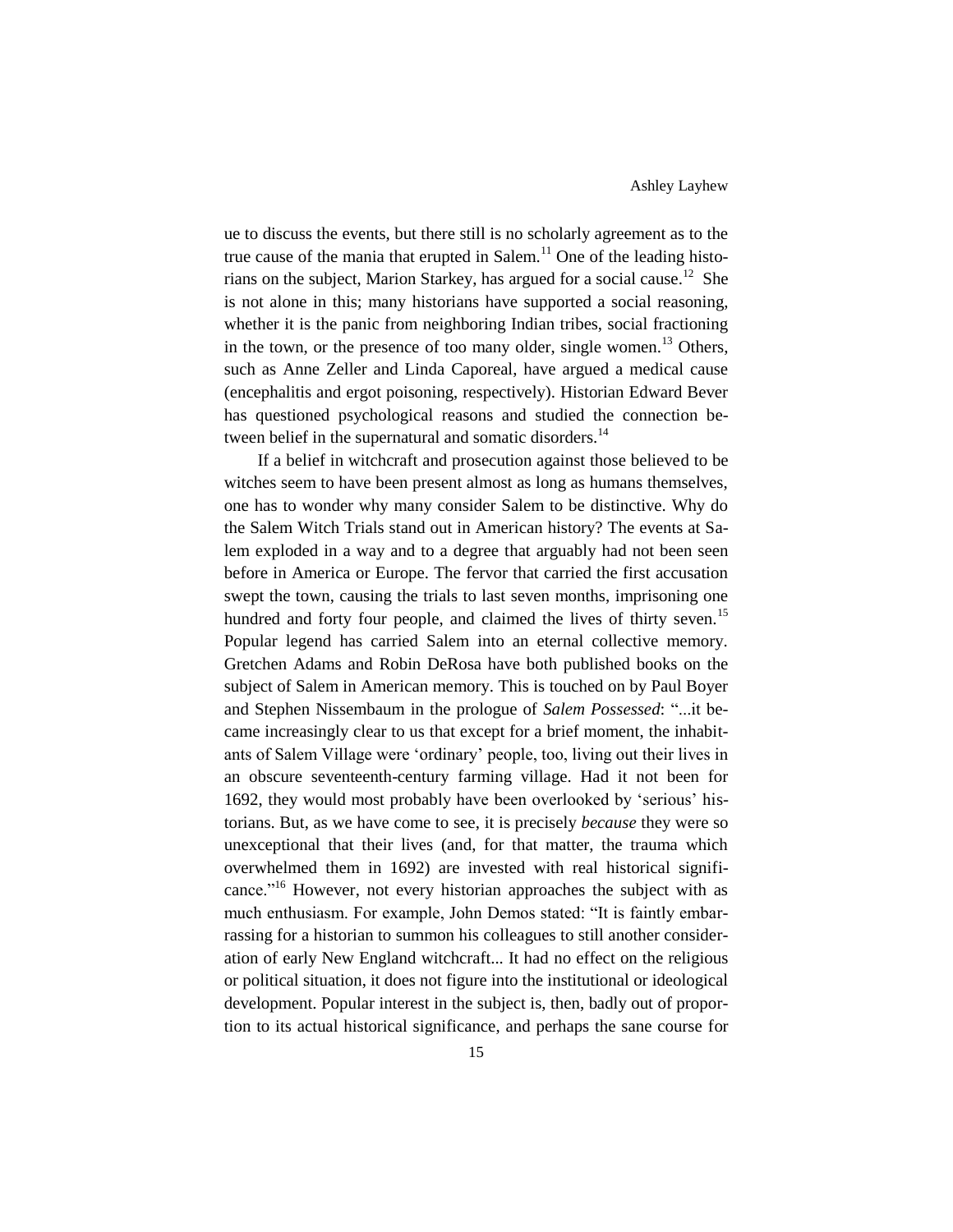the future would be silence."<sup>17</sup> The Salem mania, however, does belong in the American collective memory; it actually did figure prominently into the institutional development of New England. The decline of witch trials and prosecutions post 1692 show that what happened in Salem did greatly affect America as a whole. Every American learns about Salem in elementary school; older children read Arthur Miller's *The Crucible*, or see the play (or the subsequent movie) as part of their curriculum. The witch hunt still affects Americans, as the term 'witch hunt' has entered our lexicon to describe the persecution of a discerned enemy in the court of public opinion, with no regard for the enemy's guilt or innocence. The person is automatically declared guilty. This can be used as a very brief explanation of what happened in Salem. Many were believed to be guilty because of race or gender.<sup>18</sup>

The main question is not why the Salem hysteria is important; but how it happened. Historians know who started the event, but are not able to decipher what started it. Many theories have been put forth, including psychological, socio-economic, medical, and of course, religious. This paper will examine the different theories put forth, and based on the evidence, come to a conclusion as to the true underlying cause of the Salem witch mania.<sup>19</sup>

Court transcripts are quite telling. The Puritan method of interrogation was not our modern idea; there was no concept of innocent until proven guilty. Rather, they worked based on guilty until proven innocent. These transcripts have been extensively examined, and interpreted in many different ways. As a result, many popular theories have been put forth. The first theory that will be examined explains the accusations on a medical basis. This can be divided into three theories: ergot poisoning, encephalitis, and Huntington's disease. All three of these rely heavily on the movements of the accused: auditory and visual hallucinations, fevers, nausea, diarrhea, epileptic fits, screaming, complaints of being bitten, poked, pinched, and slapped, as well as coma-like states and catatonic states.<sup>20</sup>

In 1976, Linda Caporeal published an article in *Science* magazine in which she stated that the symptoms of the accusers lined up quite well with a fairly well documented disease called ergot poisoning.<sup>21</sup> Ergot (*Claviceps Purpurea*) grows on cereal grains, such as rye. Ingestion of a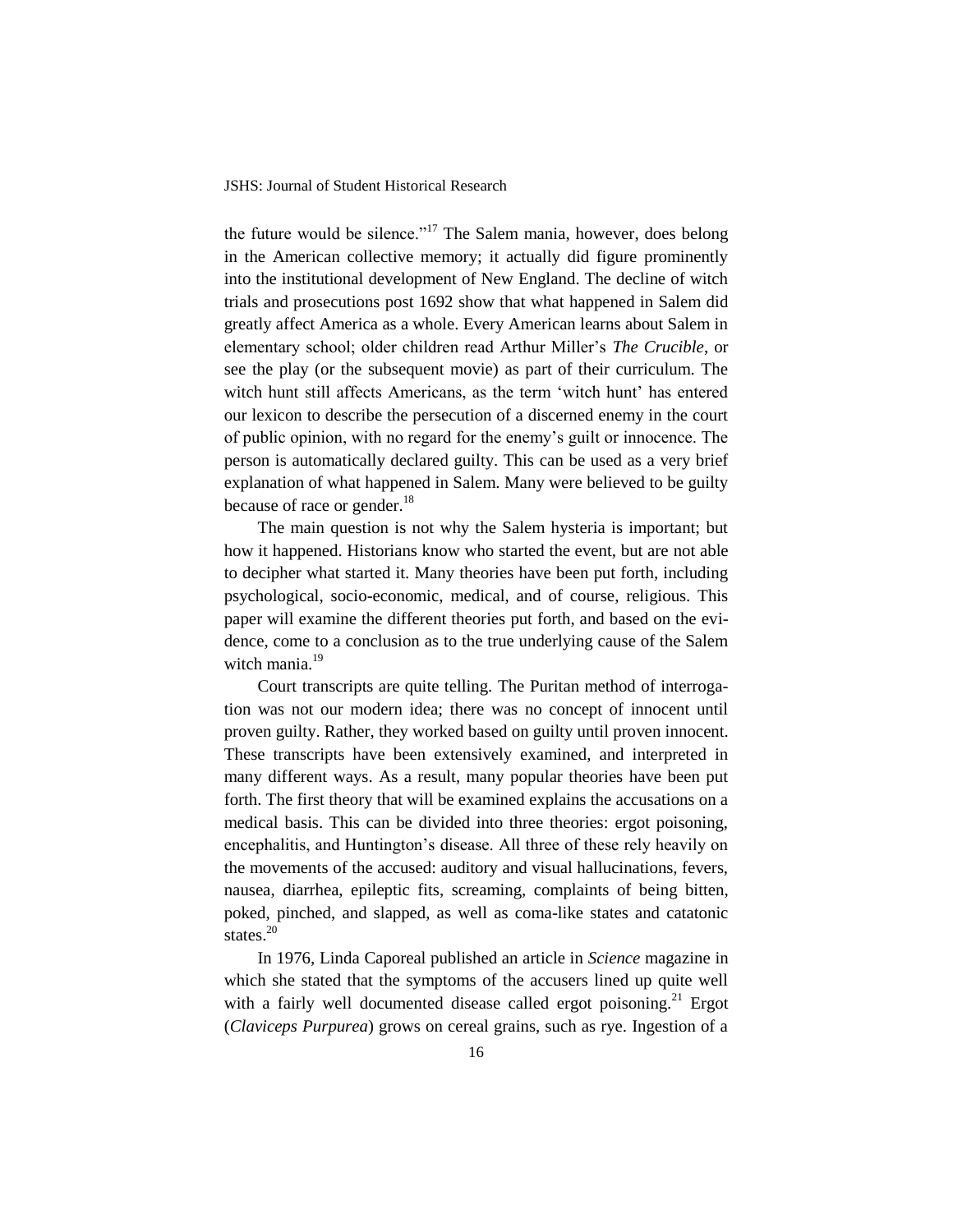large dose of ergot will take one of two paths: gangrenous or convulsive. The gangrenous type of ergotism causes a rotting of the extremities, followed by the affected portions falling off. The convulsive type matches more with the symptoms of those at Salem-crawling sensations under the skin, finger tingling and/or numbness, vertigo, headaches, strong hallucinations, painful contractions, epilepsy, vomiting, and diarrhea. The convulsive type, if continually untreated, leads to mania, depression, psychosis, and delirium. Caporeal argued that the conditions were right for ergot poisoning in Salem; only a few years earlier, it was 'discovered' in France and it was in the early stages of study during the 1690s. She maintained that the growing conditions were right for ergot on the rye, and the villagers' dependence on rye bread would have exposed the accusers. While this theory had some support, it was quickly dismissed by Nicholas Spanos and Jack Gottlieb in the same magazine within a few months. They were quick to point out that if Salem Village's bread was poisoned, someone would have contracted the gangrenous type; also, they noted that that the afflicted people were a relatively small group. The entire village of six hundred ate the same bread. Only eleven girls were affected. If the bread was poisoned, they reasoned, it would have affected a larger group. They again argued that if the afflicted had ergot poisoning, they would not have appeared fine and comfortable when Reverend Samuel Parris began reading the Bible to them.<sup>22</sup>

Other medical explanations include encephalitis, which is a swelling of the brain. Its symptoms are characterized by headaches, confusion, drowsiness, vomiting, stiffness, seizures, and loss of consciousness. This theory was published by Laurie Winn Carlson in *A Fever in Salem*. 23 Critics, however, have pointed out that if this theory was plausible, then Salem would not have been the only one to suffer. These same critics also point out that her arguments are weakly supported, and need more research. Lastly, it has been suggested that the afflicted suffered from Huntington's disease.<sup>24</sup> This can be distinguished by muscles spasms and mental deterioration. Huntington's disease is hereditary, and comes from a dominant gene. This theory has also been quickly dismissed, however, because only two of the thirteen original accusers were related (Abigail Williams and Betty Parris). None of the other accuser's family members reported the same symptoms. Another blow to the theory is its onset: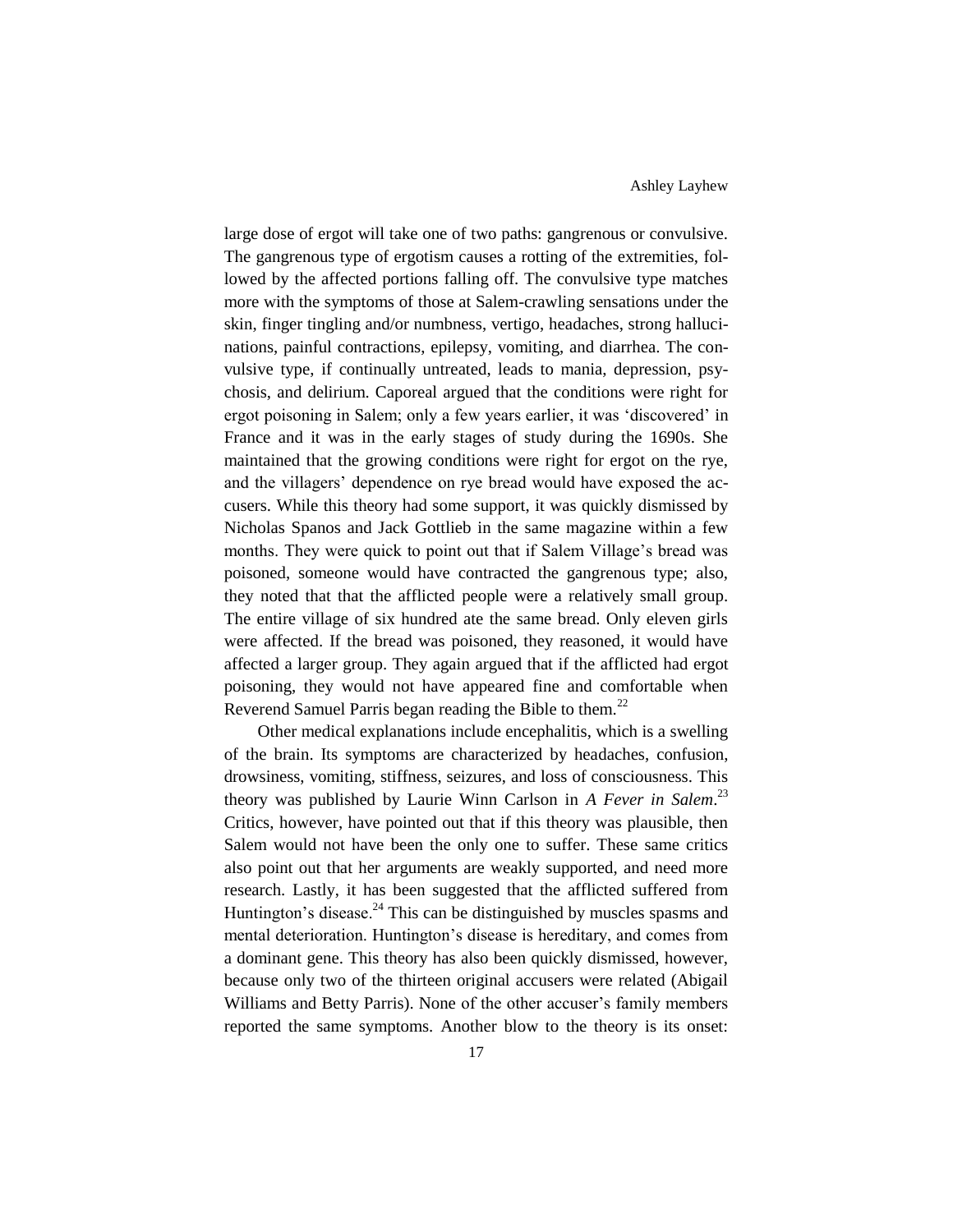Huntington's has a typical onset of forty to fifty years of age. The oldest accuser in 1692 was sixteen. Of the medical theories, ergot was the most likely and most researched, but historians have fairly easily dismissed it.

A new approach was suggested in 1990 by Anne Zeller in *Anthropologica* magazine. She labeled it Arctic Hysteria. This is the common name for pibloktoq. Arctic Hysteria occurs among the Inuit Indian tribes whose diets include high levels of vitamin A. There are serious doubts as to whether or not Arctic Hysteria exists at all. Its symptoms include anxious preoccupation, fainting, hysteria, disoriented speech, frenzied motor activity, making animal sounds uncontrollably, pricking, pinching, or burning sensations, and hallucinations, among others.<sup>25</sup> Many of the symptoms do indeed line up with the suffering of the afflicted. However, Zeller fails in her article to properly explain how Arctic Hysteria made it from Inuit tribes in the Arctic to Salem Village, Massachusetts.

Others have looked at the symptoms presented by the afflicted and diagnosed them with somatization disorder. This falls in the psychological realm, although somatic issues are both physical and psychological in nature. Somatization disorders are characterized by a history of somatic (physical) complaints before the patient is thirty. Somatic complaints include gastrointestinal problems, constipation, nausea, vomiting, colitis, migraines/headaches, backaches, and skin disorders that are brought on by mental or emotional stress.<sup>26</sup>Somatization disorder can be diagnosed if four criteria are met: somatic complaints, "at least four different sites of pain on the body, AND at least two gastrointestinal problems, AND one sexual dysfunction, AND one pseudo-neurological symptom; symptoms cannot be fully explained by a general medical condition...; complaints are not feigned as in malingering or factitious disorder."<sup>27</sup>

Although the afflicted girls were too young to display any sexual dysfunctions (certainly none were recorded), they did often complain of gastrointestinal problems. One must realize, however, that it is impossible to properly diagnose a patient who has been dead for several hundred years. Even the best of psychologists cannot look to the past and diagnose a person whose actions were only partially documented. "Unfortunately, it's not ethical for psychologists to diagnose people they've never met or interviewed."<sup>28</sup>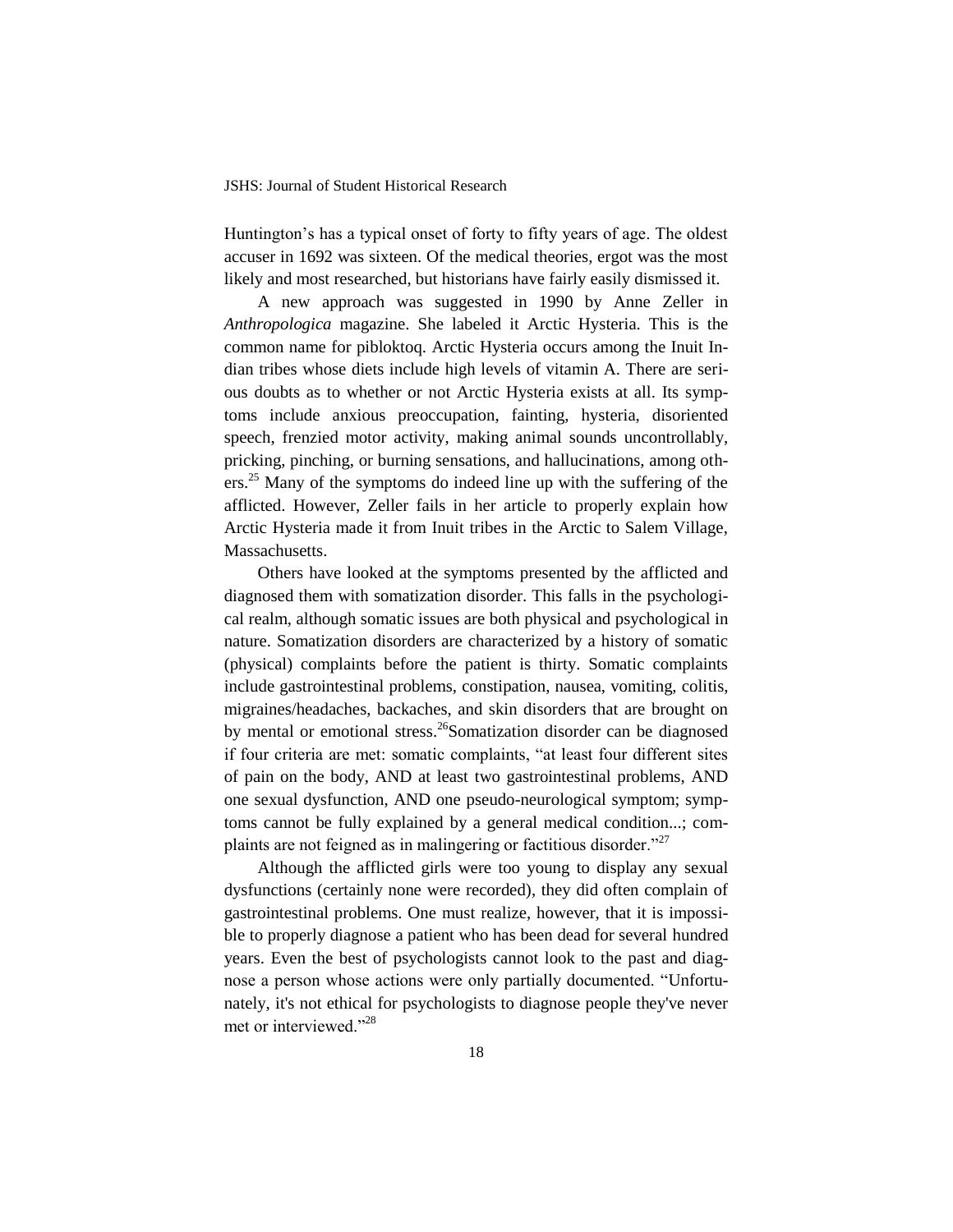This idea has been approached, however, by Edward Bever in his 2000 article for *The Journal of Interdisciplinary History*. Bever wrote that there were certainly similarities between superstitious belief and somatic disorders. If the Puritans were anything, they were a suspicious lot. "Belief in magic or witchcraft is not a prerequisite for susceptibility to someone's hostility. On the contrary, fear of witchcraft and belief in (this form of) magic reflect that fact that any strong negative emotion provoked by another person's attitude or actions can cause, or contribute to, physical disorder."<sup>29</sup> If one assumes that the afflicted girls did, in fact, have a somatization disorder, how does that account for the actions of the rest of the village? Although the girls accused others of hurting them, the judges, the counsels, and the villagers all played a role in the deaths of those accused. Bever explained this as well: "Since such attacks abuse the very interpersonal bonds that hold the community together, the community generally makes common cause with the victims, turning on those who seem to abuse the social fabric... Those accused tended to have limited social power and reputations for chronic hostility, and the denunciations tended to attribute specific harm to them. The purpose of the trials was essentially to determine whether their behavior manifested a deep hostility toward the community in general. $1^{30}$  He concluded his article by stating, "Accusations of malefic witchcraft are often naive or cynical attempts to create scapegoats, but the belief in witchcraft is not fundamentally a scapegoating reflex."<sup>31</sup>

For those who lived in Salem Village in 1692, religion was not just a major factor of their life; it was their pure driving force, their whole entire being. Living an upright and holy life was the only thing that mattered to the Puritans—all personal comforts and needs were put aside in order to focus more intently on God's will. This fervent belief has been considered to be the ultimate cause of the Salem mania; the villagers so deeply believed in the Devil's presence among man that the worship of God fell short to fear of the Devil.<sup>32</sup> The worst sin a person could commit was rejecting God and joining his adversary, and witchcraft was seen as the categorical denial of God. Since the community was intended to be a reflection of God's love and a covenant to His people (as a church), antisocial behavior and denial of God were also an affront to the community. One theory holds that the community as a whole made the decision to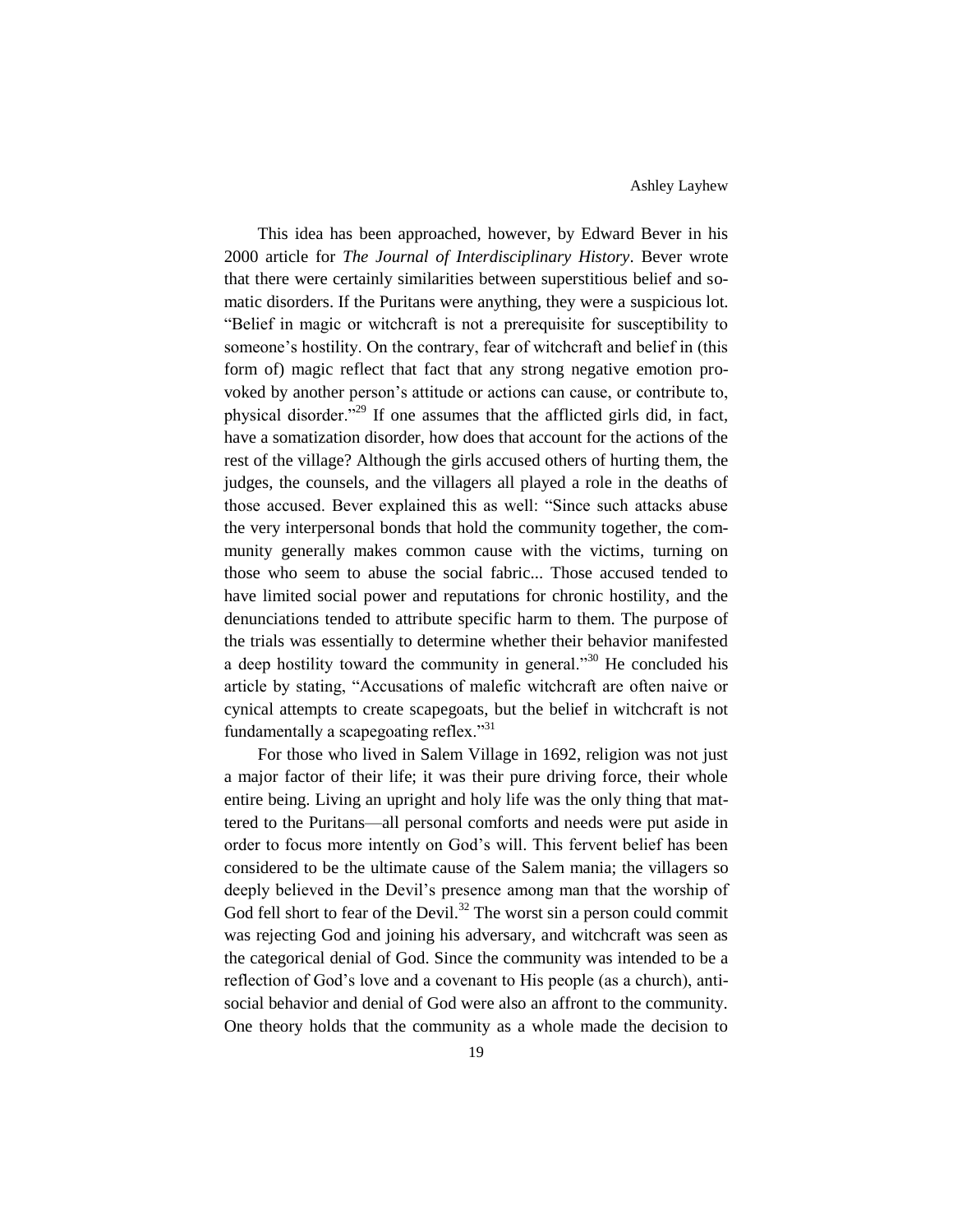execute those who seemed to disregard God's plan. Another, though, puts a very interesting figure at the start of the mania.

In 1689, Salem Village needed a new pastor. Their previous pastor, Reverend Deodat Lawson, had left in 1688 due to his belief that his family had fallen under some sort of malicious curse. Although he left the village to minister elsewhere, Lawson still had strong ties to the community. He officially returned to Salem in 1692 to witness the trials, and published the first book on the subject immediately after the conclusion. The year after Lawson left, however, Salem Village chose Reverend Samuel Parris as their minister. It was not a unanimous vote, however. By 1691, votes had been cast to oust Parris. His salary was stopped, and his power within the church was cut off.<sup>33</sup> Parris' response was to continually lecture the Village that the Devil was at work among them. He repeatedly reminded the congregants of their worst fears, saying that they had now come true. The divisions in the church, he argued, were the sign of the Devil at work. As the village's issues with Parris grew, however, so did the darkness in his sermons. Every attack on Parris personally was translated into a Sunday sermon about the recent attacks on God Himself. Reverend Parris used his pulpit and the fears of the people to keep his power. In February of 1692, villagers (having had enough) began to refuse to pay the taxes that became Parris' salary. His sermon that week focused on himself as a Christ figure and his opponents as Judas.

The following month, on March 1, 1692, his daughter Betty and niece Abigail were ill, and were diagnosed as bewitched. Parris had managed to capture a group of congregants during his struggle in 1691, and the bewitchment of a group of young girls gained him more followers. Those who opposed Parris, it is worthy to note, made up a large majority of those later accused (and executed for) witchcraft.

We must pause here to gain a full understanding of this theory. Reverend Samuel Parris was a lynchpin to the community, in his own mind. However, his dark sermons and self-comparisons to Christ only served to divide the town and worsen the fears of his followers. He created a hostile atmosphere, and used this atmosphere to prove the point he wanted to make- that he was right about the presence of the Devil and the need for strict religion. The importance of Parris' household as the epicenter of the mania is necessary to study. He created a fearful environ-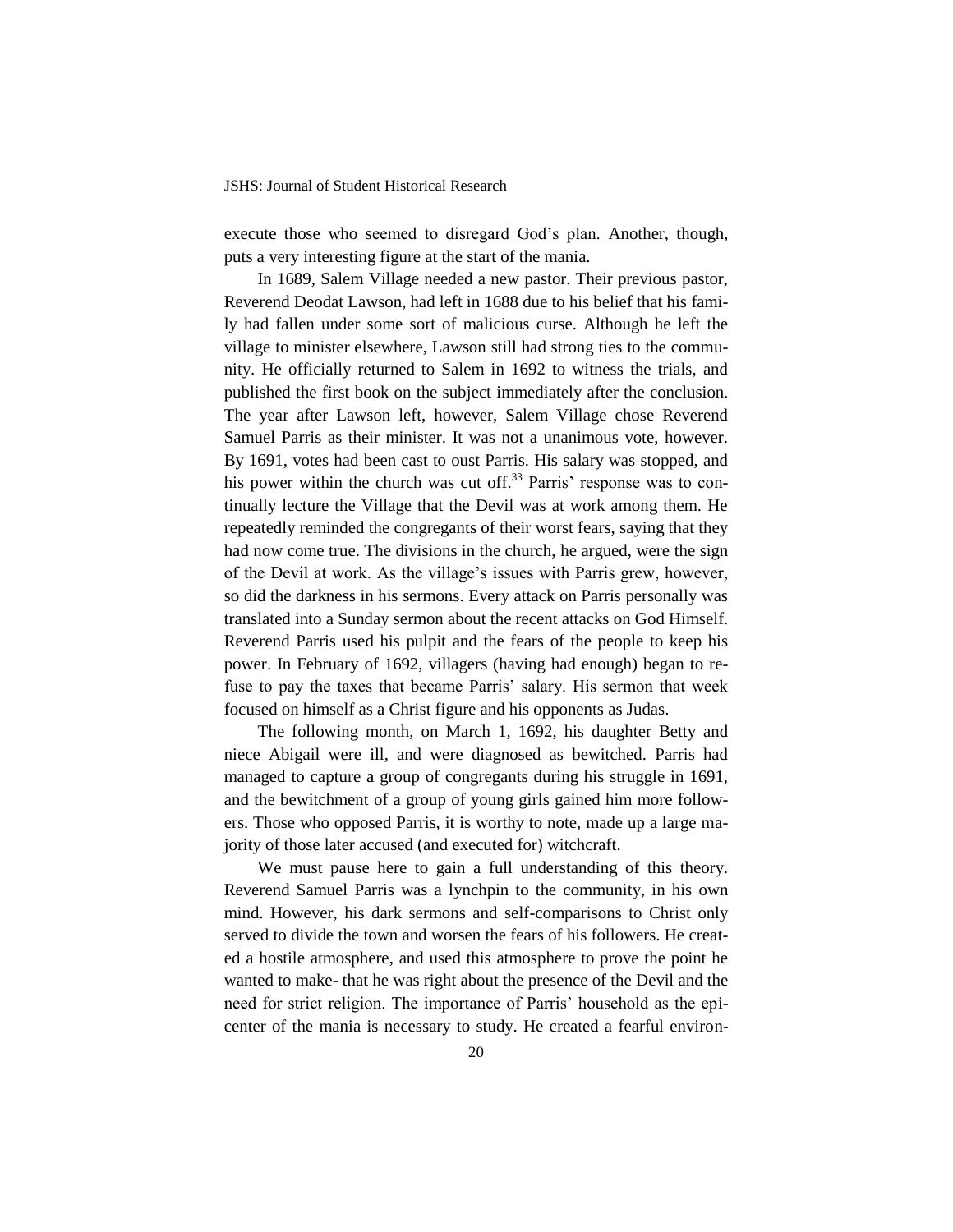ment. When two members of his household were said to be bewitched, his slave (Tituba) and his neighbor (Mary Sibley) used an old wives' tale to try and discern the witch in their midst (this is the witch-cake made from the girls urine). This did not have the desired effect, however. When pressed to declare who had bewitched them, the girls accused Parris' slave Tituba. When interrogated, Tituba confessed to joining the Devil and said that he was a tall, white man, in nice clothes. Her description of the Devil is a general description of Samuel Parris.<sup>34</sup> Tituba also named two others in the community who she said were in league with the Devil: Sarah Good and Sarah Osborne. Neither of these women were members of Parris' congregation. The mania grew from there.

Reverend Lawson was invited to give sermons for the next few weeks, and he was constantly interrupted by the afflicted girls. By the end of March, Lawson announced that he agreed that the Devil was in fact assaulting Salem, and called for a day of observance, fasting, and prayer to beg God to save them. Lawson was a deeply religious man, and he sincerely believed the town was under a hellborn attack. Abigail Williams had told Lawson about celebrating a sacrament with the Devil. Other afflicted girls asserted the same story, confirming that they were tempted by the Devil to sign his book and drink blood. They all refused and quoted the Bible, showing their piety. From this point, the accusers began to call names of witches at a fast pace, including the name of a former Salem Village minister- George Burroughs. Burroughs had been a minister in the village from 1680-1683. He was involved socially in the town, accused of multiple offenses, including being a braggart, a strange approach to his faith (the complaints were that he was bored by his faith), and the suspicion of murdering his first two wives. He had also borrowed money from one of the wealthiest families in town (the Putnams, the family of his of the accuser), and did not repay the debt until twelve years later.<sup>35</sup> Burroughs was quite roughly treated during this process. In 1692, he was preaching in Maine, having left Salem in mild disgrace (among rumors of beating his third wife combined with the village's unhappiness with his ministry). His accuser, Ann Putnam Jr., said that God revealed this to her. Her father, Thomas Putnam, attested to the truth of this, and as Benjamin Ray states, "God has communicated with a twelve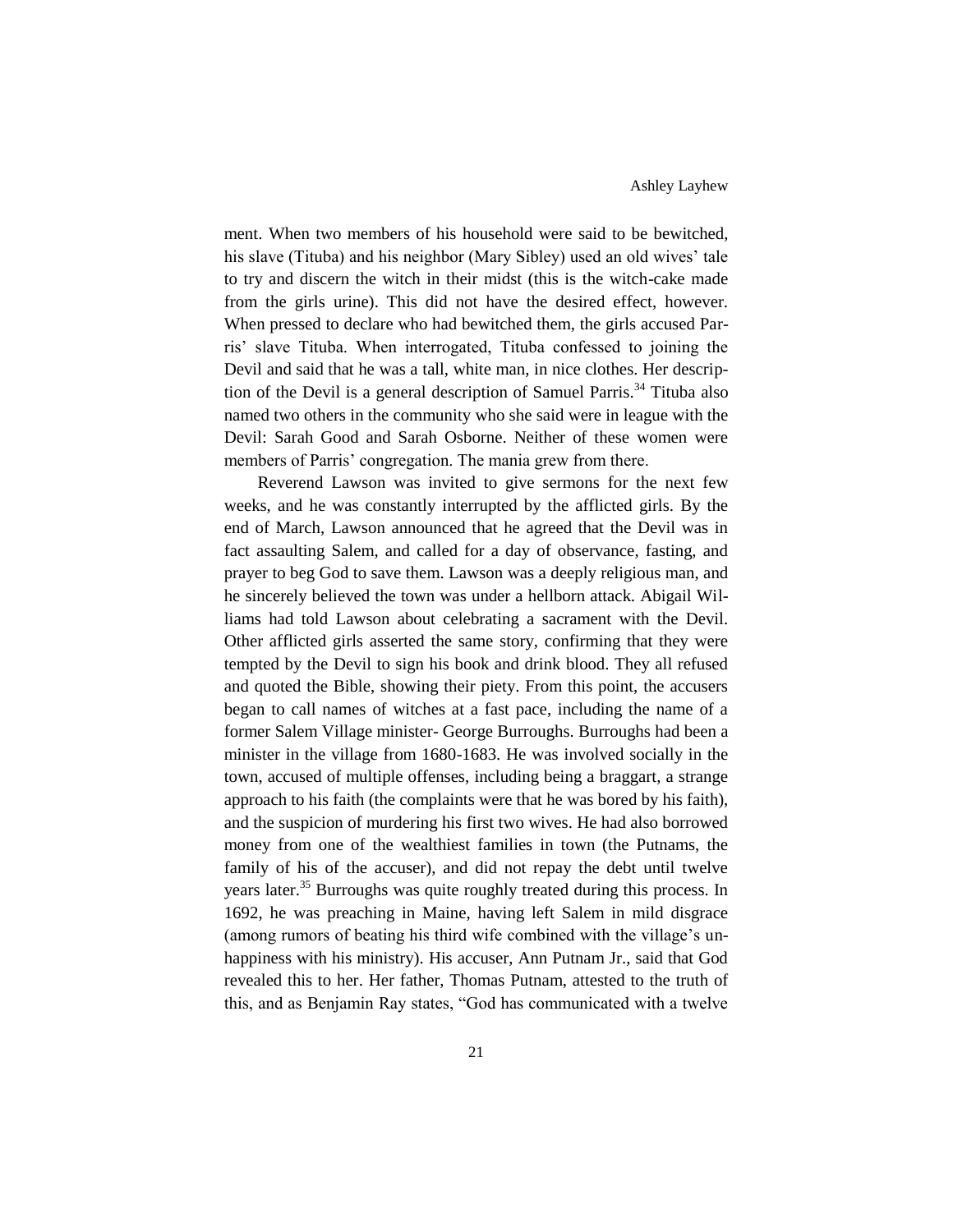year old girl and revealed to her that a Puritan minister is Satan's high priest."36

Parris' supporters later found themselves at direct odds with nonsupporters over the issue of witchcraft; his supporters were the accusers and his opponents were the accused. "Equally significant is the fact that seventy-six percent (13 out of 17) of the most active village accusers (those who accused more than three people) belonged to church member families. Indeed, Thomas Putnam, father of Burroughs' first accuser and a prominent founding member of the Salem village church, wrote out over one hundred complaints and depositions, mainly on behalf of the afflicted girls, against local residents and others of nearby towns."<sup>37</sup>

Of the psychological theories presented, Benjamin Ray's seems to be the most substantive. There is much more presentable evidence to support the idea that Reverend Parris created and maintained the mania, until he was unable to support it any longer. The accusers had no one left after filling the jails with around one hundred and forty four people. They then began to go after prominent families in the town, even accusing one of the judges' wives of witchcraft. Seven months after the first accusation was made, Governor Phips ended the madness and dissolved the court. There was no one left to support the wild accusations that were being thrown, and to carry on the trials would have been madness on the part of the Governor. Phips must have realized that he was being made a fool. In the spring of 1693, he pardoned those still languishing in jails. Families began to seek the courts to restore property and rightful names. Salem Village began to pick up the pieces and move on from the trage $dv.<sup>38</sup>$ 

A popular social-based explanation is rooted in gender; Puritan society was strictly patriarchal. Both men and women were believed to be stained by original sin—women, however, were all reflections of Eve. In the Puritan mind, Eve was corrupt, sinful, and the one to blame for all of mankind's suffering. Every woman since Eve has carried this burden, according to the Puritan mindset. Thus, women were viewed harshly in some aspects, and confusingly, less harshly in others. For example, the man was viewed as the head of the house, and the woman was the head of the family. This was a religion at odds with itself; women were at the same time capable of the utmost evil, and were easy prey for the Devil;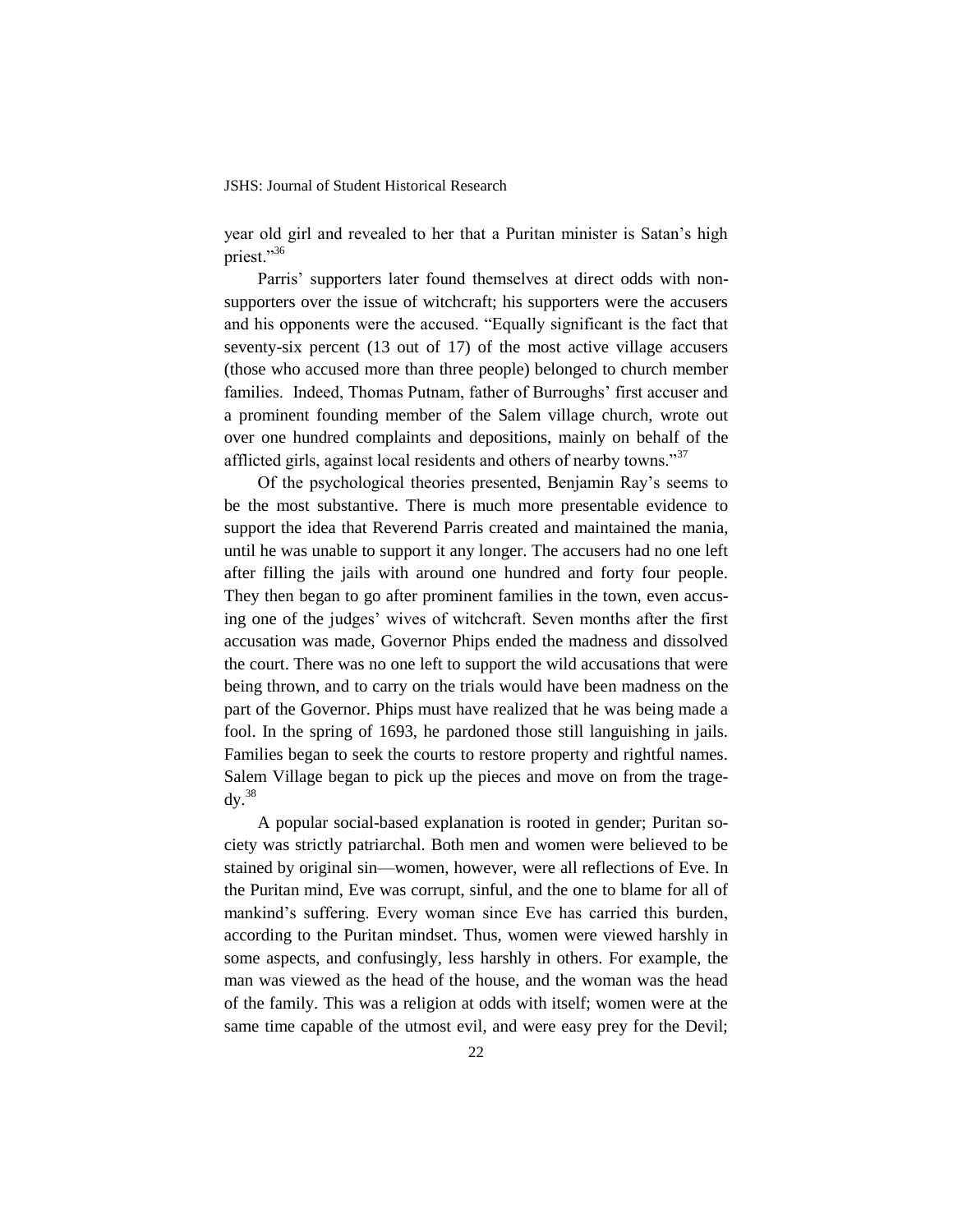they also were the makers of the next generation of the faithful, they were responsible for the care and guidance of the home and family. Women were to be silent in church, but were allowed to testify on conversions at home.<sup>39</sup>

Beyond the scope of raising a family, however, a Puritan woman had no real place. "In the eyes of her community, the woman alone in early New England was an aberration: the fundamental female role of procreation was at best irrelevant to her."<sup>40</sup> Although by law she could own land, she should not. Although she could speak freely in public, she should not. Similarly, she could go to court to settle a property dispute, but it was unseemly and made the woman an enemy in the eyes of neighboring men. The proper solution for this community was to allow the sons to fight on their mother's behalf.<sup>41</sup>

This is where modern historians have found the greatest issues: those accused of witchcraft in 1692 and 1693 in Salem Village demographically covered the entire spectrum of single, married, widowed, and divorced/deserted. The only unifying factor was their sex. "The single most salient characteristic of witches was their sex. At least 344 persons were accused of witchcraft in New England between 1620 and 1725. Of the 342 who can be identified by sex, 267 (78 percent) were female.<sup> $342$ </sup> Younger females were not as often accused. Statistical evidence shows that when younger women were accused, ninety percent (seventeen of nineteen cases) were related to previously accused witches. Women over sixty were also not often accused; once they were, however, they were much more likely to be executed. It must be noted again, that when a woman over the age of sixty was accused, all of the female members of her family could be examined as well.

There is also strong evidence to show that while married, a woman was afforded some protection. A widow, however, lost this protection. It is possible that this had to do with inheritance laws. Although women were legally allowed to own land, the Puritans firmly believed that she should not. Early New England law made provisions for women inheriting land, but not many. "Neither the widow's dower nor, for the most part, the daughter's right to inherit signified more than *access to* property. For widows, the law was clear that the dower allowed for 'use' only. For inheriting daughters who were married, the separate but inheritance-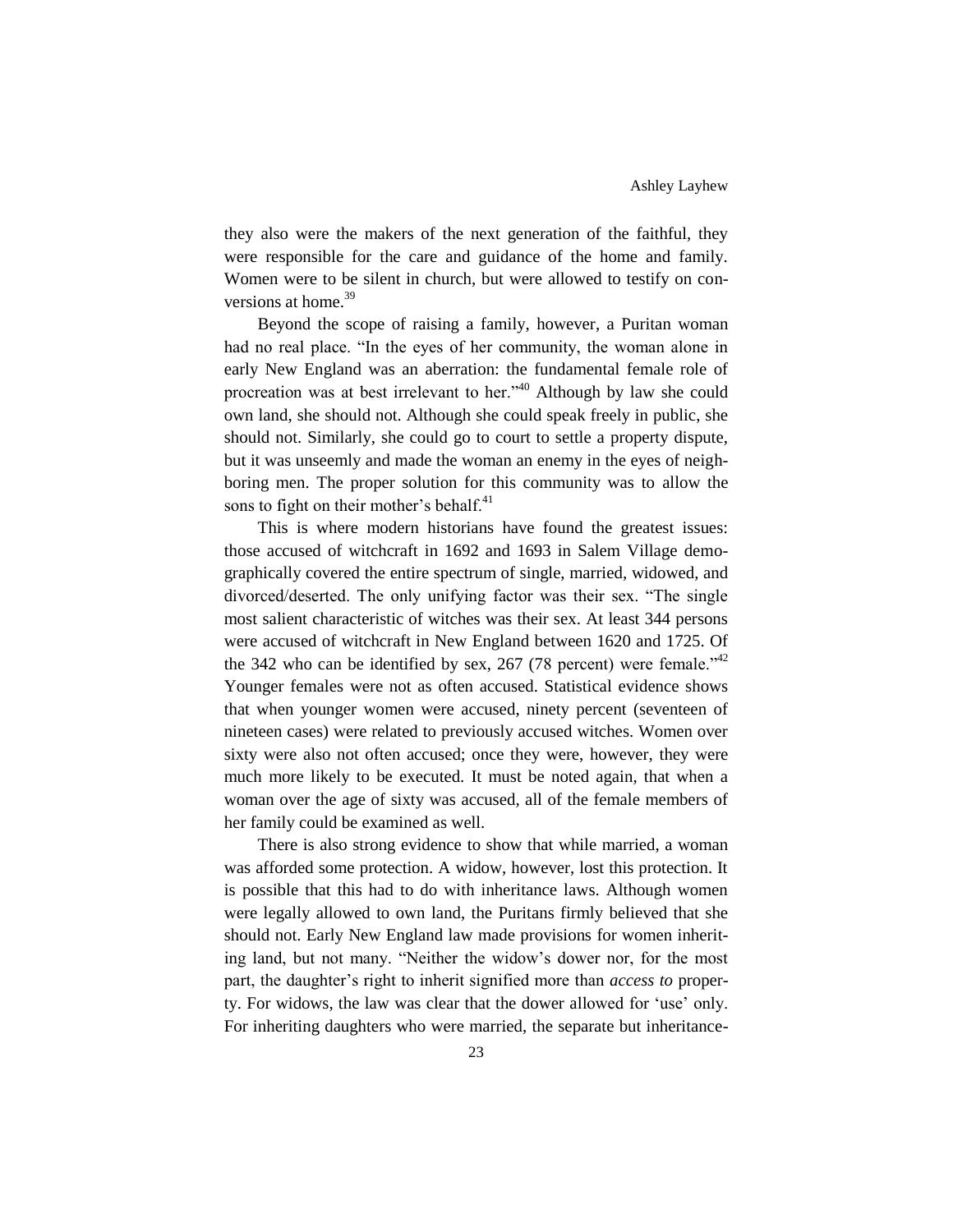related principle of covertures applied. Under English common law, 'feme covert' stipulated that married women had no right to own property—indeed, upon marriage, 'the very being or legal existence of the woman is suspended'."<sup>43</sup> In the case of Martha Corey, who was accused in 1692, her husband was still alive, but had no sons. Giles Corey had daughters from a previous marriage, and it was therefore presumed that his bountiful land would be passed on to the women. Coincidence or no, Martha and Giles Corey both were accused, as well as one of Giles' daughters. All three were executed.<sup>44</sup>

There is definitely strong evidence to suggest that women were targeted, if only because they were easy targets. Puritans placed women in a lower stature in society, due to their "easily temptable" nature. According to Elizabeth Reis, "Puritans regarded the soul as feminine and characterized it as insatiable, in consonance with the allegedly unappeasable nature of women... Puritans believed that Satan attacked the soul by assaulting the body. Because in their view women's bodies were weaker, the devil could reach women's souls more easily and breach these 'weaker vessels with greater frequency'."<sup>45</sup>

Possibly, the best way to describe the mindset of those in Salem in 1692 was stated by Reverend John Hale when he wrote, "Such was the darkness of that day, the tortures and lamentations of the afflicted... that we walked in the clouds, and could not see our way."<sup>46</sup> Historians have taken an extensive look into the primary sources (court documents, interrogations, witness statements, books, and letters) to try and decipher the cause. This question has been addressed in thousands of works. Anne Zeller has found strong links to a disease suffered by Inuits with a vitamin overdose. Linda Caporeal has suggested that they suffered from an early agent of LSD. Carol Karlson, however, feels that the economic presses of a land struggle were to blame. She contends that the village felt that were too many women holding property, and they were taking it from the men.<sup>47</sup> This is in contrast to Paul Boyer and Stephen Nissembaum, who wrote that the Salem trials were borne out of a class conflict in the Village. Benjamin Ray suggested that Reverend Samuel Parris was the one to blame- in his 2007 article for *The New England Quarterly*, Ray wrote that Parris referred to himself as a Christ figure in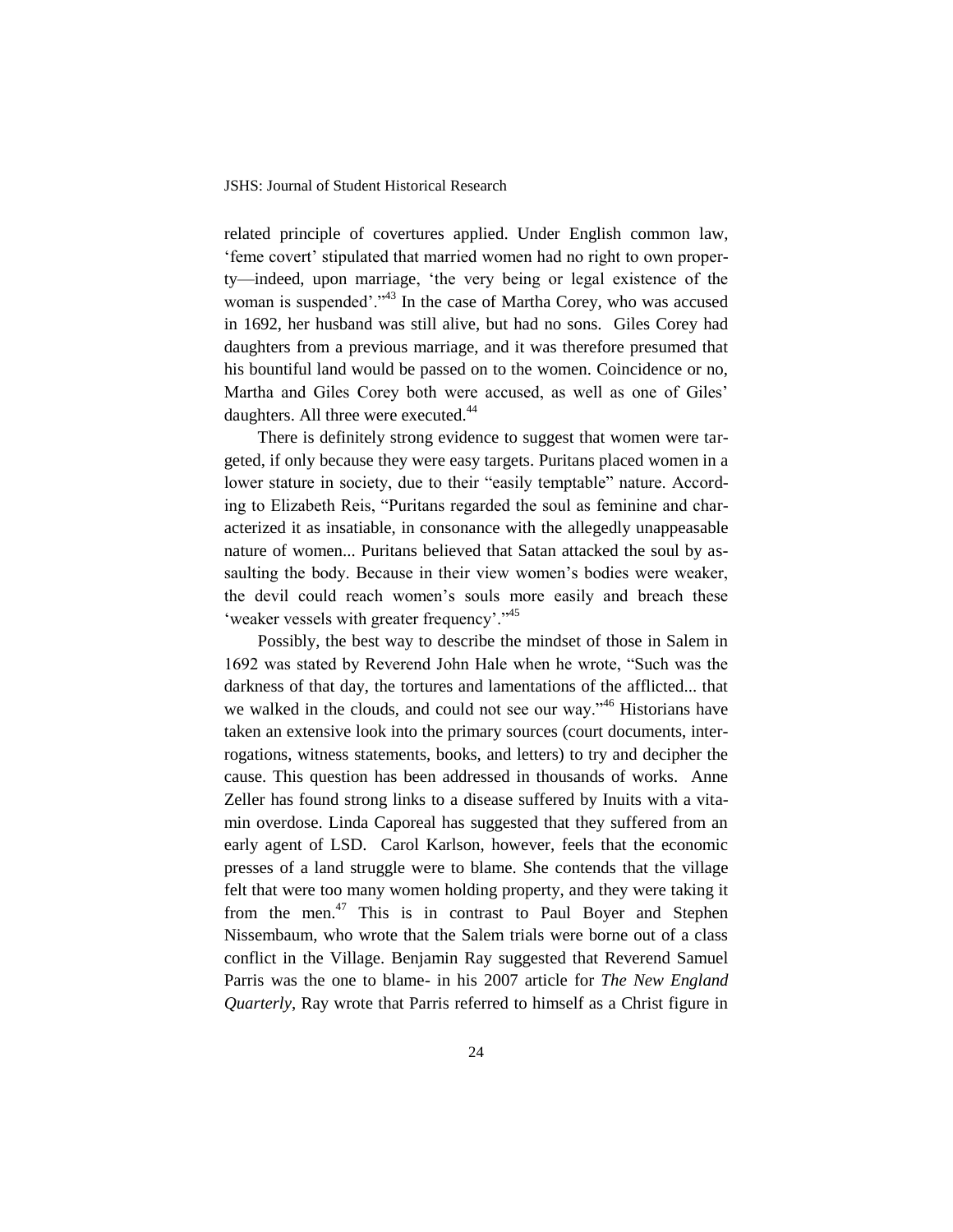his sermons, and suggests that it is plausible that Parris created the mania in order to convert people to his church.

Other historians, however, do feel that there is a social cause to blame. Elaine Breslaw has written on the subject in several works. She has documented social causes, particularly the idea of the "easy target," when the accusers named Tituba—a Caribbean slave. Mary Beth Norton, a highly praised author on the subject, seems to agree with Breslaw, but has focused her attention instead on the neighboring Wabanaki Indians. Norton's 2002 book, *In the Devil's Snare*, was written based on the idea that the villagers were so upset by the presence of the Indian tribe that they turned on each other. Marion Starkey, often referred to as the definitive source on the topic, wrote a major book in 1949 (*The Devil in Massachusetts*) that is still considered to be one of the most important works on the topic. She looks at a psychological perspective, questioning the motives of the entire town.<sup>48</sup>

There are also historians who just seem to accept that the villagers at Salem were truly under an attack by the Devil. Edward Bever is one of these historians. He comments that the residents of Salem truly felt that they were under attack by the Devil, and we cannot question them in this belief. The hundreds of historians that have looked at Salem in the past have all had a slightly different theory to be shared, and it is quite worth one's time to sit down and go through these theories. The evidence that has been compiled does strongly suggest that there were social and economic tensions in the village, as well as a justified fear of the nearby Indian tribe. There were also psychological fears in place based off their faith. All of these things worked together to create what has been called a "perfect storm"—a bad state of affairs created by an unpredictable series of events. Other elements are not mentioned in their works, causing the reader to assume that the author feels there is only one clearly defined cause.

Having studied the evidence and using the clues provided, it is clear that the blending of the theories is quite necessary to answer the above questions. The girls obviously suffered from something—whether it was a legitimate medical issue or a somatic disorder is another question entirely.<sup>49</sup> Due to the limited medical technology of the time, modern historians possibly will never know for certain the answer to this question.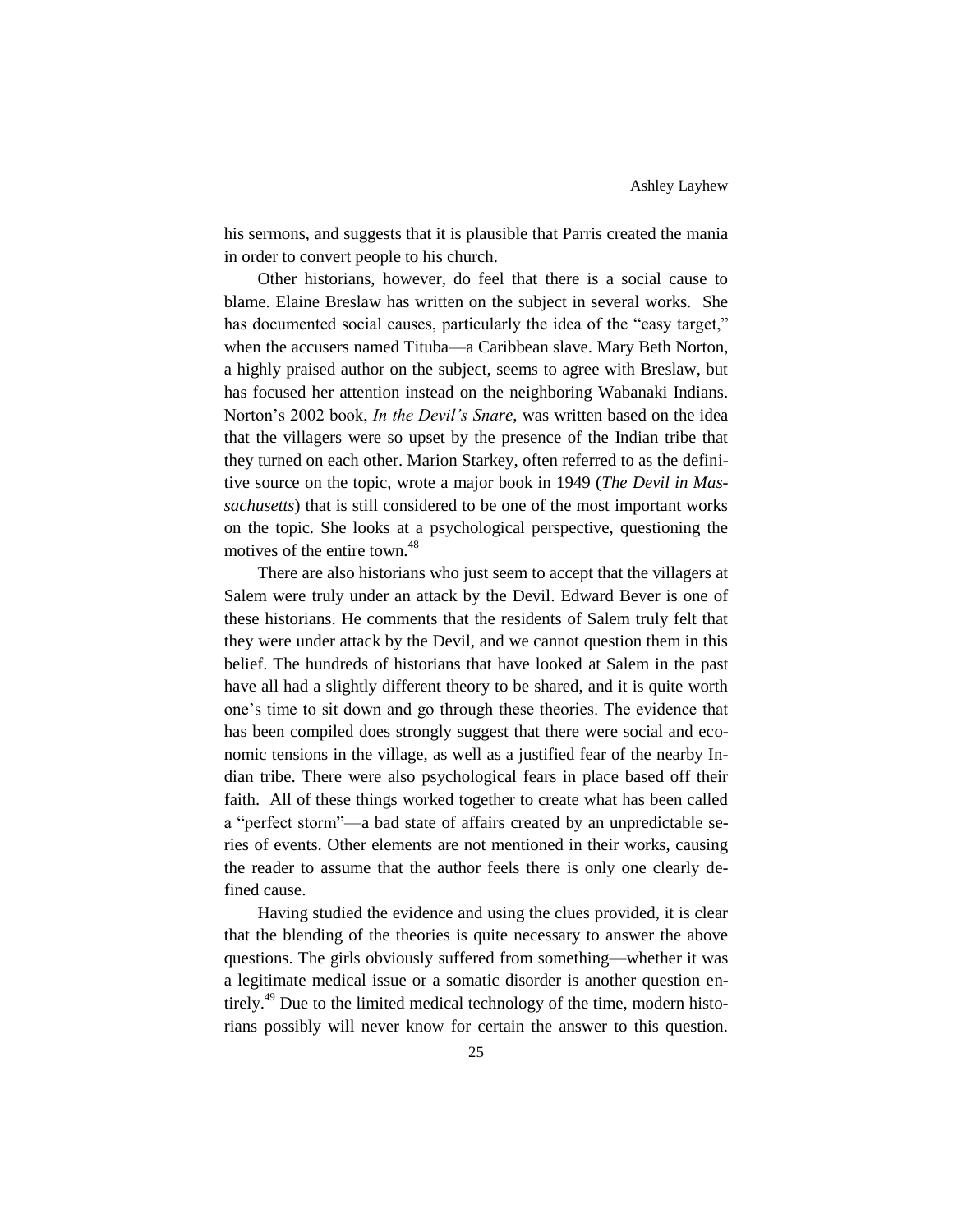We can see that the girls made severe complaints through the evidence that was gathered.<sup>50</sup> Once the villagers found this, they acted on it. They acted poorly, however. Instead of making logical decisions, the villagers acted on superstition and fear. This fear caused them to forget their humanity. This is a documented phenomenon that author Stanley Cohen has termed 'moral panic'.<sup>51</sup> Moral panic is a situation in which a group of people together decide that someone or something has threatened the community's moral value. As a group, they work to eradicate this threat. While this does not sound negative, a moral panic is often a very negative event. The group (known as 'moral entrepreneurs'), then create two groups: 'us' and 'them'. Cohen then states that the 'moral entrepreneurs' take disproportional actions against the enemy (in which he has labeled the enemy 'folk devils'). Another characteristic of moral panics are how quickly the incident ends. All of this perfectly fits the hysteria at Salem. The actions of the village can thus be explained.

The Bible condemns murder, but those at Salem Village saw this as a necessary evil; it was necessary to cleanse the land. Witches were not human, and therefore, killing them was not a sin ("Thou shalt not suffer a witch to live"). $5^2$  The adults told the children that they were bewitched as the girls lay on their sickbeds. Ministers preached daily sermons full of imagery of the Devil coming to get souls, and the Puritans believed heavily in the idea of predestination. It was clear that evil walked among them, and very few were called to be saved.<sup>53</sup> "English Puritan leaders in New England brought with them an anxiety about the devil's influence, as well as a belief that he worked through a hose of malignant servants. Strong believers in the power of the supernatural, they proved able to find the work of Satan as readily, perhaps more readily, than the providences of God. The Puritan clergy viewed both the Indians who dwelt in the New England woods and transgressive women within their own settlements as conduits for satanic power, parts of a larger conspiracy against the work of God on Earth. The 'city on the hill' was beset on all sides by the forces of hell... Gradually, folk belief and Puritan theological belief coalesced into a single system of thought that regarded Satan as active in all aspects of life."<sup>54</sup>

The Puritans raised their children in this world, so it is no wonder that the girls easily believed that they were bewitched. The doctor said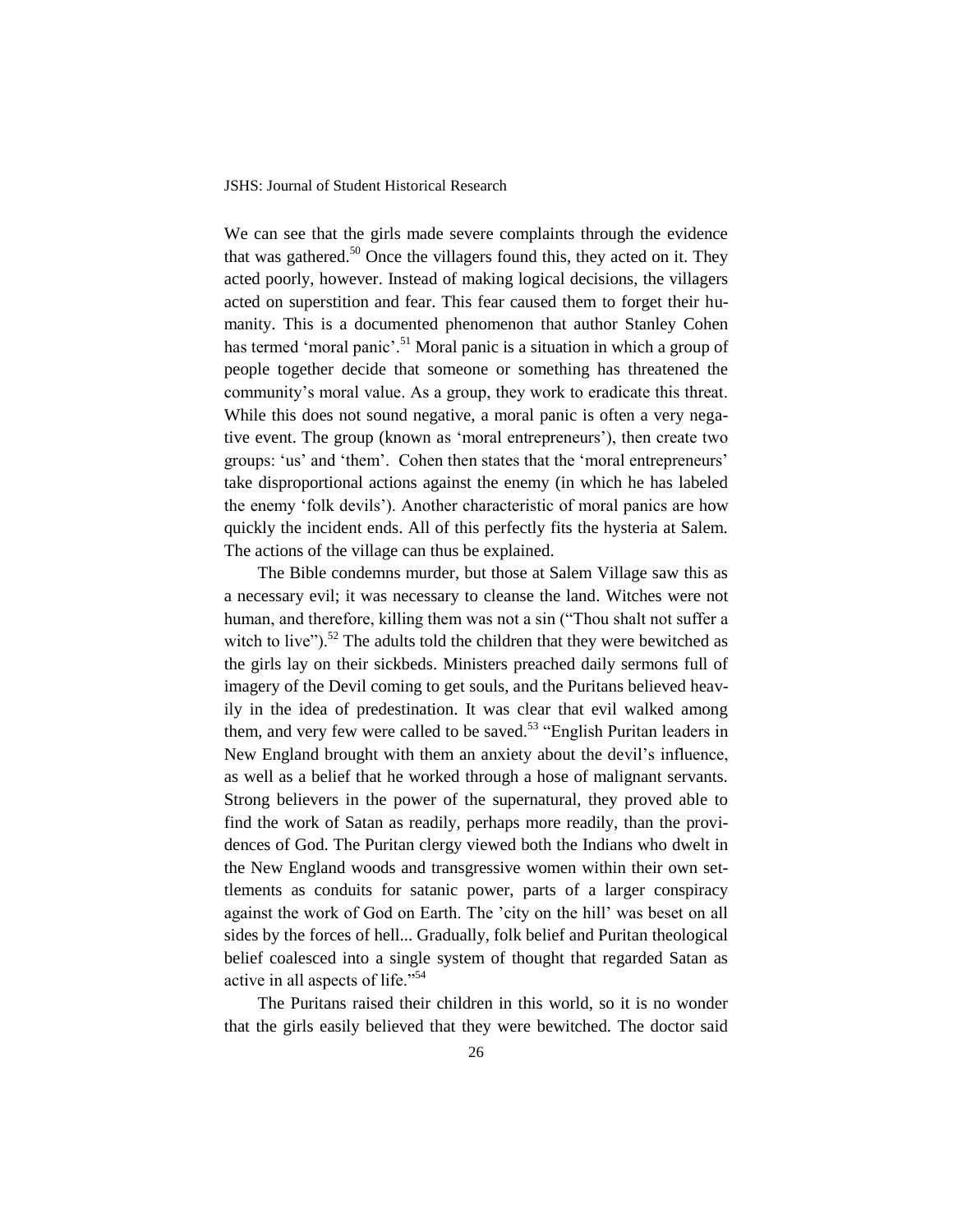they were. The adults then pressed the children as to who bewitched them. Note that this was not a logical, reasoned conversation; the adults told the children of their affliction, and then pressed them for details on their afflicter. The children reacted out of fear, and named those in the village who were easy targets. It worked like the proverbial charm; the very first person accused was Tituba; Tituba confessed guilt and confirmed the other two accusations. The group of accusers grew, and they continued to accuse the "easy targets." The accusers named everyone in the village who fit into the archetype of a witch. They accused outspoken women, widows, the poor, or those who openly stood against the minister of the theocratic town. This only worked for a short period of time, however. The accusers ran out of "acceptable" witches by the fall of 1692; then they began to accuse others. The villagers hesitated to accept the accusations of a reverend's wife, or other wealthy people. Europeans had set the precedence that wealthy people were not witches (by hundreds of years of ignored accusations through bribery).<sup>55</sup> This was the only thing that stopped the flood of accusations. Governor Phips likely felt embarrassed by the mockery that happened under his charge; he dissolved the court immediately and began to sort through all of the paperwork that the trials had created (families petitioning to get their land back—all worldly belongings were seized when a person was accused of witchcraft).<sup>56</sup>

The village had been hijacked by fanatical belief and mass hysteria. Two apologies were issued, one by a judge, and one by an accuser. These two accusations are very telling—Judge Samuel Sewall stated that while witchcraft was a real danger, he felt that he was guilty of shedding innocent blood.<sup>57</sup> When Ann Putnam Jr. apologized in 1706, she did not fully take responsibility for her actions.<sup>58</sup> Twelve jurors also stated that they regretted their actions, but they, like Ann Putnam Jr., felt that they had the best of intentions and were simply misled. The present writer feels that the accusers were forced into a situation that was perpetuated by a strict religious system that allowed no room for admitting errors. Once the judges began executing, there was no way to turn around. The girls felt compelled to keep going, and it is possible that as one of the most marginalized groups in Puritan society, they enjoyed the attention and power they received. Every whirlwind has a stopping point, however.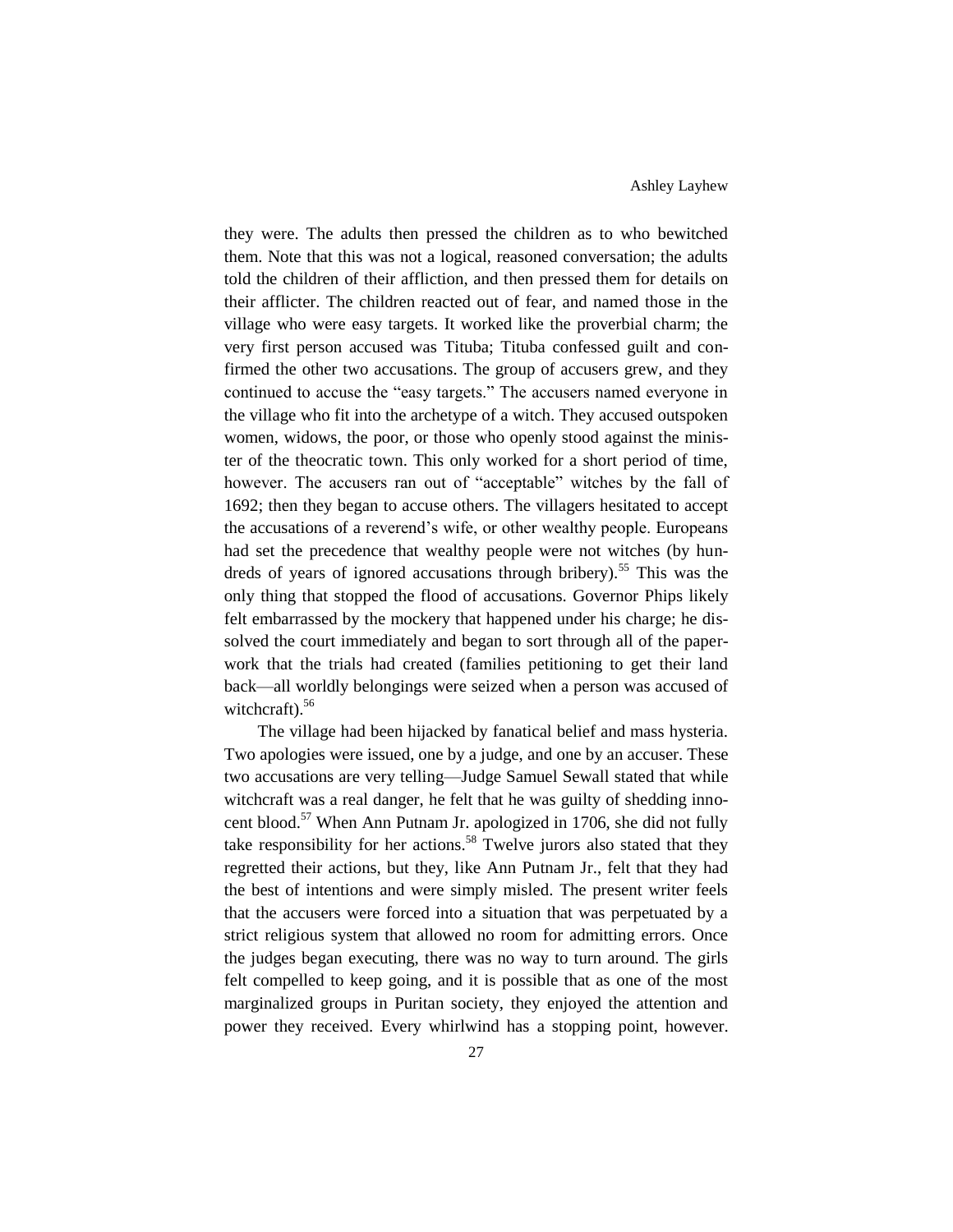The fact that all of the accusers (except one, Ann Putnam Jr.) disappeared from history sends a clear message: Salem was a blight on their memory.

One of the most arguable reasons for keeping Salem alive in modern memory is the reoccurrence of this type of hysteria. Salem was not the first outbreak of mass hysteria, nor will it be the last. Its details make it matchless. We see this again in the Terror of the French Revolution, and the McCarthy Era in United States history. Another example took place in the years prior to World War II in Germany—normal people were turning on their neighbors, because the neighbors were Jewish. As the cattle cars pulled away, these normal people did nothing to stop the executions.<sup>59</sup> In the same way, normal people did nothing to stop the executions in Salem Village in 1692. These cases, however, were not about witches in the same sense that Salem was. However, there is a common thread in that in each instance, a group found a common enemy to express their frustrations on, and the hysteria developed in a frightening direction.<sup>60</sup> The Salem Witch Hysteria is a sad piece of American history. However, if they must be judged, they must be judged lightly. "No person who looks around him on the scene in which he is placed, reflects upon the infinite wonders of creation, and meditates upon the equal wonders of his own mind, can be at a loss respecting the sources and causes of superstition. Let him transport himself back to the condition of a primitive and unlettered people, before whom the world appears in all its original and sublime mystery. Science has not lifted to their eyes the curtain behind which the secret operations of nature are carried on. They observe the tides rise and fall, but know not the attractive law that regulates their movements; they contemplate the procession of the seasons, without any conception of the principles and causes that determine and produce their changes… It is for their fancy to explain, interpret, and fill up the brilliant and magnificent scene." <sup>61</sup> The memorial that stands at Danvers, Massachusetts (formerly Salem Village) is a reminder to the world of this: the unmarked graves of those executed also serve as a silent reminder.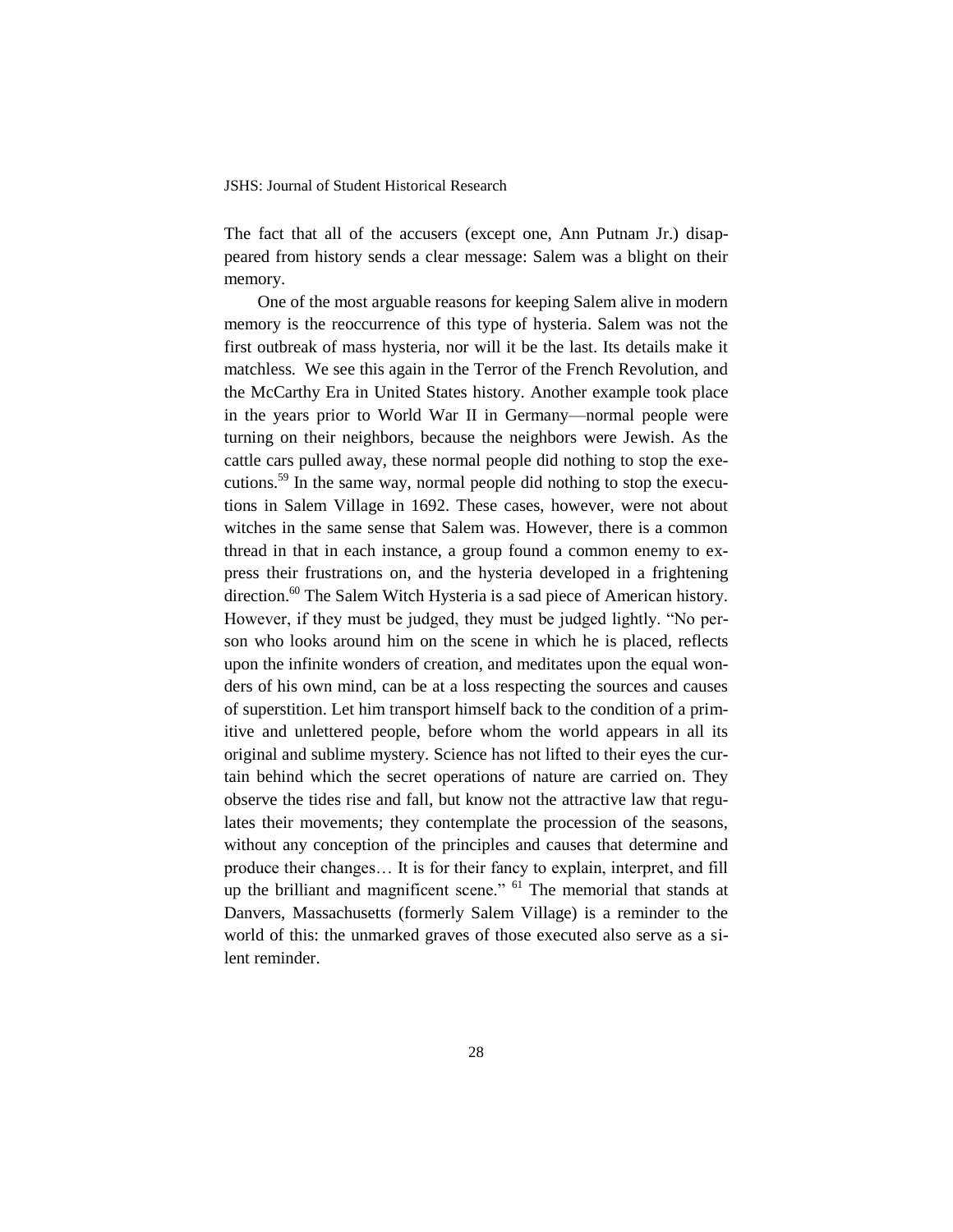Ashley Layhew

### **Notes**

<sup>1</sup> Marilynne K. Roach, *The Salem Witch Trials: A Day-by-Day Chronicle of a Community Under Siege* (New York: Cooper Square Publishing, 2002), 18.

<sup>2</sup> Richard B. Trask, *The Devil Hath Been Raised: A Documentary History of the Salem Village Witchcraft Outbreak of March 1692* (Danvers, MA: Yeoman Press Publishers, 1992), 118.

3 *Ibid*, 126.

4 For more information, see Douglas Campbell, *The Puritans in Holland, England, and America: An Introduction to American History* (New York: Harper Brothers Publishing, 1902), Introduction. Also see John D. Seymour, *The Puritans in Ireland, 1647-1661* (Oxford: Clarendon Press, 1917), Chapter One.

<sup>5</sup> Alden T. Vaughan, *The Puritan Tradition in America, 1620-1730* (Hanover, New Hampshire: University Press of New England, 1972). Chapter IV deals with the order of society and the Puritan's strict belief system.

<sup>6</sup>David N. Steele and Curtis C. Thomas, *The Five Points of Calvinism: Defined, Documented* (Phillipsburg, NJ: Reformed Publishing Company, 1963), 25.

 $7$ This was due to the Puritan interpretation of the Bible. The Sabbath was the only Holy Day mentioned, and therefore, the Puritans chose not to celebrate Christmas. For more information, see Bruce Collin Daniels, *Puritans at Play: Leisure and Recreation in Colonial New England* (New York: St. Martin's Publishing, 1996), 89.

8 For examples of Puritan punishments, see Mitchell P. Roth, *Crime and Punishment: A History of the Criminal Justice System* (Belmont, California: Wadsworth Publishing, 2011), 59. One example Wadsworth discusses is the death penalty, which was mandated for many crimes, among them the rebellion of a child against his parents. Those who were put in pillories were often pinned there with a nail through the ear. If they wanted to escape, they had to pull until the pinned portion of their ear came off. (39).

<sup>9</sup>George Kittredge, *Witchcraft in Old and New England*, (New York: Athenaeum Press, 1972). Kittredge spends the better portion of his book naming examples of witchcraft cases, as well as the judicial forces that enforced the laws. From the examples he names, it is clear to see that this type of hysteria was uncommon.

<sup>10</sup>George Kittredge, "Notes on Witchcraft," *American Antiquarian Society Proceedings* 18 (April 1907): 210.

 $11$  Thousands of books and articles have been published on the Salem hysteria, according to the Salem Historical Society. Among the most reputable are Laurie Winn Carlson's *A Fever in Salem* (Chicago: Ivan Dee Publishers, 1999), John Demos' research and subsequent volumes, Stephen Boyer and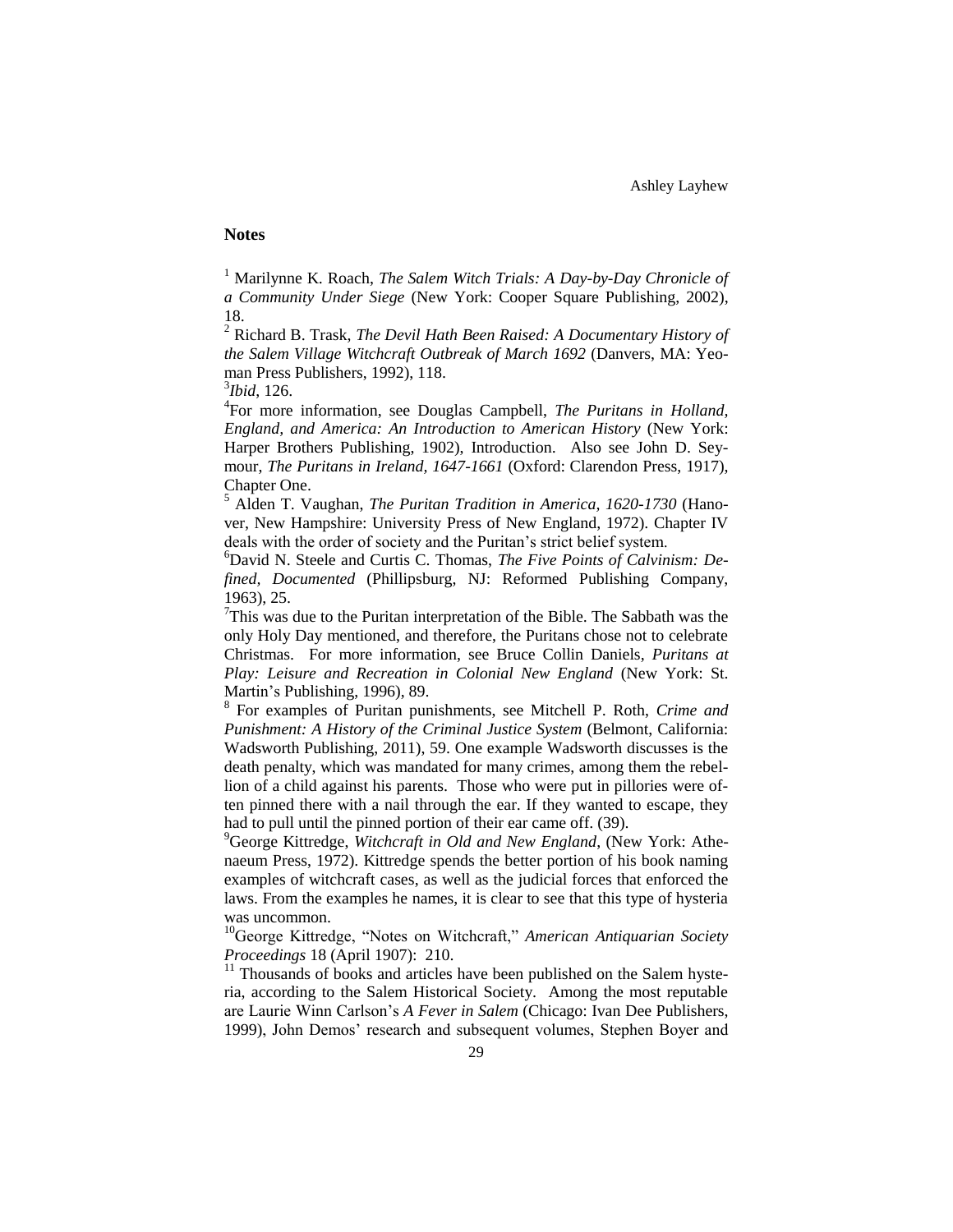Paul Nissembaum's extensive books, Elaine Breslaw's books and articles, and Frances Hill, *A Salem Witch Trials Reader* (New York: Doubleday Publishing, 1975), Chadwick Hansen, *Witchcraft at Salem* (New York: Braziller Publishing, 1969), and Peter Charles Hoffer, *The Devil's Disciples* (Baltimore, MD: John Hopkins University Press, 1996).

<sup>12</sup> Marion Starkey, *The Devil in Massachusetts* (New York: Doubleday Press, 1969).

<sup>13</sup> Older, unmarried women were seen as a burden on society. This was due to the patriarchal structure of the Puritan society. As Carol Karlson addresses in *The Devil in the Shape of A Woman*, women such as Margaret Hawkes, Dorcas Hoar, and Ann Pudeator were all widowed or divorced, and were much more likely to be accused. Ann Pudeator, Margaret Scott, Susanna Martin, and Sarah Osbourne all died due to the accusations against them.

Carol Karlson, *The Devil in the Shape of a Woman* (New York: Norton & Company Publishing, 1998), 20.

<sup>14</sup> Edward Bever, "Witchcraft Fears and Psychosocial Factors in Disease," *Journal of Interdisciplinary History*, 30 (2000): 577. See also, Anne Zeller, "Arctic Hysteria in Salem?" *Anthropologica*, (1990): 264-293, and Linda Caporeal, "Ergotism: The Satan Loosed in Salem?" *Science* 192(1976): 21- 26.

<sup>15</sup>Marilynne K. Roach, *The Salem Witch Trials: A Day-by-Day Chronicle of a Community Under Siege* (New York: Cooper Square Publishing, 2002), Appendices.

<sup>16</sup> Paul Boyer and Stephen Nissembaum, *Salem Possessed: The Social Origins of Witchcraft* (Cambridge, Massachusetts: Harvard University Press, 1974), xii.

<sup>17</sup>John Demos, "Underlying Themes in the Witchcraft of Seventeenth-Century New England," *The American Historical Review* 75 (1970): 1311- 1326.

<sup>18</sup> Timothy J. McMillian, "Black Magic: Witchcraft, Race, and Resistance in Colonial New England," *Journal of Black Studies* 25 (1994): 99-117. McMillian argues here that there were three African-Americans accused of witchcraft, and the basis of their accusation was the color of their skin. Also see Elizabeth Reis, *Damned Women* (Ithaca, New York: Cornell University Press, 1997), 92. Reis states here that the largest majority of those accused were women. Many of these were older, widowed women who continued to own property. They did not fit into the typical Puritan ideal of a woman, and therefore, they were targeted.

<sup>19</sup>The authors mentioned are Laurie Winn Carlson, *A Fever in Salem* ( Chicago: Ivan R. Dee Publishers, 1999); Pete Charles Hoffer, *The Devil's Disciples* ( Baltimore: John Hopkins University Press, 1996), Carol Karlson, T*he Devil in the Shape of a Woman* (New York: Norton and Company Pub-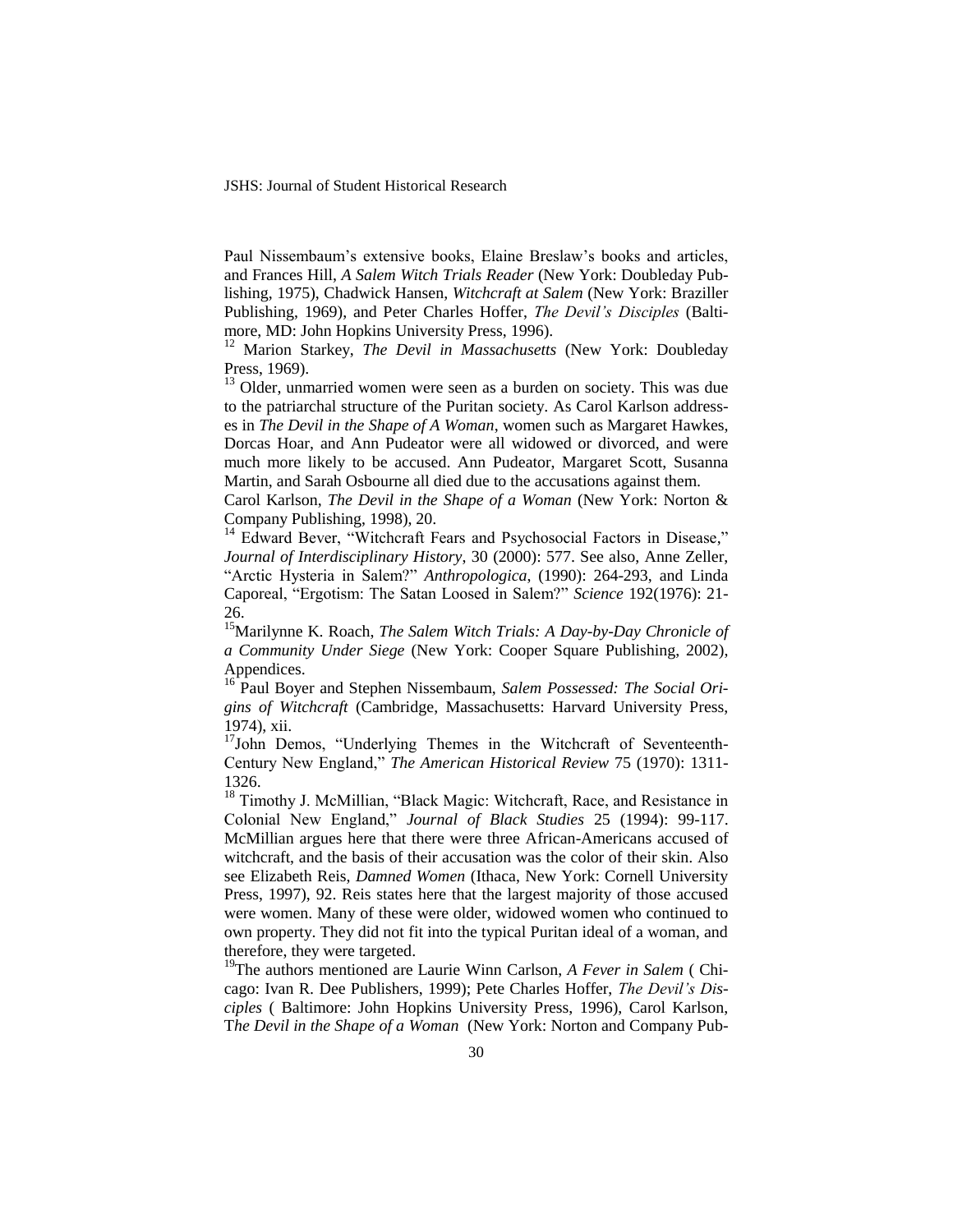lishing, 1998), Charles W. Upham, *Lectures on Witchcraft Comprising a History of the Delusion in Salem in 1692* (Boston: Wiggin and Lunt Publishing, 1867), Linda Caporeal, "Ergotism: The Satan Loosed in Salem?" *Science* 192 (1976): 21-26, Anne Zeller, "Arctic Hysteria in Salem?" *Anthropologica* 32 (1990): 293-264, Marion Starkey, *The Devil in Massachusetts* (New York: Doubleday Press, 1969), Elizabeth Reis, *Damned Women* (Ithaca: Cornell University Press, 1997), Frances Hill, *A Salem Witch Trials Reader* ( New York: Doubleday Publishing, 1975), and Benjamin Ray, "Satan's War Against the Covenant in Salem Village, 1692," *The New England Quarterly* 79 (2007): 69-95.

<sup>20</sup> John Hale. *A Modest Inquiry into the Nature of Witchcraft,* 

[ht](http://etext.lib.virginia.edu/toc/modeng/public/Bur6Nar.html)t[p://etext.lib.virginia.edu/toc/modeng/public/Bur6Nar.html.](http://etext.lib.virginia.edu/toc/modeng/public/Bur6Nar.html) 

<sup>21</sup>Linda Caporeal, "Ergotism: The Satan Loosed in Salem?" *Science* 192 (April 1976): 21-26.

 $22$  Nicholas P. Spanos and Jack Gottlieb, "Ergotism and the Salem Village Witch Trials," *Science* 194 (Dec. 1976): 1930-1934.

<sup>23</sup>Laurie Winn Carlson, *A Fever in Salem*, (Chicago: Ivan Dee Publishing, 1999).

<sup>24</sup> Huntington's Disease Society of America, [http://www.hdsa.org/about/our](http://www.hdsa.org/about/our-mission/what-is-hd.html)[mission/what-is-hd.html.](http://www.hdsa.org/about/our-mission/what-is-hd.html) 24 January 2012.

<sup>25</sup> Anne Zeller, "Arctic Hysteria in Salem?" *Anthropologica*, 32, no. 2 (1990): 239-264, 243.

 $^{26}$  Disorders in this category have no medical condition that can be found by a physician. A doctor was called by Reverend Parris after his daughter Betty was ill, but the doctor found nothing physically wrong. This led him to pronounce the girl as bewitched, beginning the whole Salem witch hunt episode. American Psychiatric Association, *Diagnostic and Statistical Manual of Mental Disorders, Volume 4* (Washington, DC: American Psychiatric Association, 2000), 486.

<sup>27</sup>*Ibid*, 486.

<sup>28</sup>Jared DeFife, "The Shrink Tank," *Psychology Today*.

http://www.psychologytoday.com/blog/the-shrink-tank/201006/stuffpsychologists-1-diagnosing-fictional-characters. 25 April 2012.

<sup>29</sup> Edward Bever, "Witchcraft Fears and Psychosocial Factors in Disease," *The Journal of Interdisciplinary History*, 30, no. 4 (2000): 573-590.

<sup>30</sup>*Ibid*.

 $31$ *Ibid.* 

<sup>32</sup>This theory was put forth by Edward Bever in "Witchcraft Fears and Psychosocial Factors in Disease," *Journal of Interdisciplinary History* 30 (4): 577.

<sup>33</sup> This all had to do with several disagreements. Parris' church was much more conservative than many local Puritan churches. Many in the village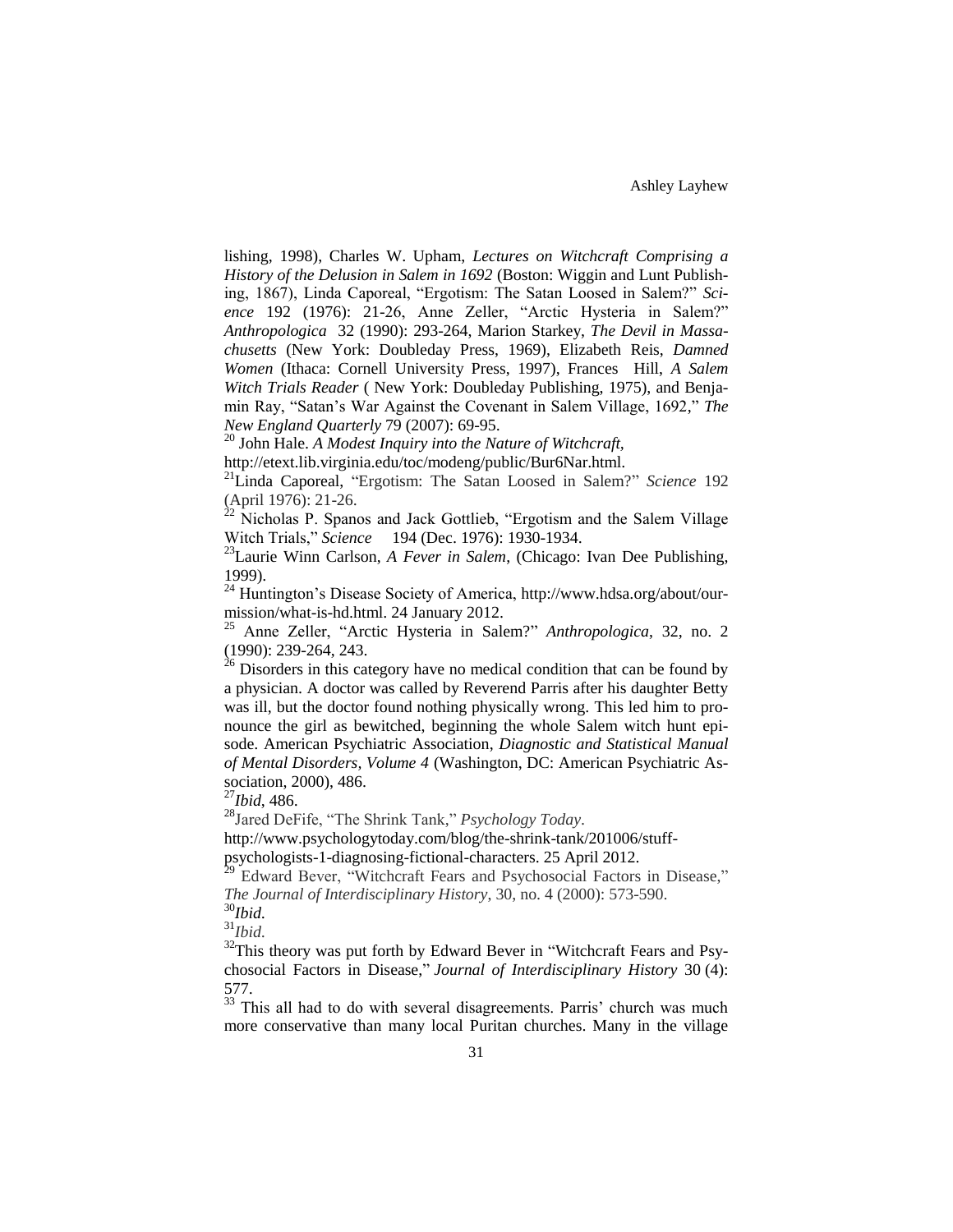disagreed with the Reverend's overly harsh viewpoint. Parris then began to use his sermons to promote himself and the Salem Village church, although many that attended were officially members of the more liberal Salem Town church. Parris noted that over four hundred members of the village were not baptized, or they did not attend the village church. This was something that Parris seemed to have felt that only he could rectify. He stated that this was shameful for those guilty, and admonished them to accept his offer of baptism and communion with the church. His constant admonishes, however, had little success, which only led Parris to criticize more. See Benjamin Ray, "Satan's War Against the Covenant in Salem Village," *The New England Quarterly*, 80, no. 1 (2007): 69-95.

<sup>34</sup>*Ibid*.

<sup>35</sup>[http://law2.umkc.edu/faculty/projects/ftrials/salem/SAL\\_BBUR.HTM.](http://law2.umkc.edu/faculty/projects/ftrials/salem/SAL_BBUR.HTM) 15 March 2012.

<sup>36</sup> *Ibid*.

<sup>37</sup>*Ibid*.

<sup>38</sup>Benjamin Ray, "Satan's War Against the Covenant in Salem Village, 1692." *The New England Quarterly* 80 (2007): 69-95.

<sup>39</sup>Bruce Collin Daniels, *Puritans At Play*, (New York; Saint Martin's Press, 1995), 193.

<sup>40</sup> Carol F Karlson, *The Devil in the Shape of a Woman* (New York: Norton and Company Publishing, 1998), 75.

<sup>41</sup>*Ibid,* 82.

<sup>42</sup>*Ibid*, 47. Karlson continues on (page 51) to illustrate how women were more often forced to confess to witchcraft than men were. Men were accused, but much more often, were acquitted. There are also surviving court documents of men who incriminated themselves and were then fined or whipped for lying.

<sup>43</sup> Karlson, *The Devil in the Shape of a Woman*, 82-83.

<sup>44</sup>*Ibid*, 263.

<sup>45</sup>Reis, *Damned Women*, 93.

<sup>46</sup> George Lincoln Burr, *Narratives of the Witchcraft Cases 1648-1706*, (New York: Dover Publications, 2012), 427.

<sup>47</sup> Carol F. Karlson, *The Devil in the Shape of a Woman* (New York: Norton and Company Publishing, 1998.), 217.

<sup>48</sup>Marion Starkey, *The Devil in Massachusetts: A Modern Enquiry into the Salem Witch Trials*. (New York: Doubleday Press, 1969).

 $49$  More recent historians have all argued that the girls were not actually suffering, and that their pains and screams were not genuine. These scholars, such as Peter Charles Hoffer in *The Devil's Disciples* (London: John Hopkins University Press, 1996), and Bryan F. LeBeau in *The Story of the Salem Witch Trials* (Saddle River, NJ: Prentice Hall Publishing, 1998), have all